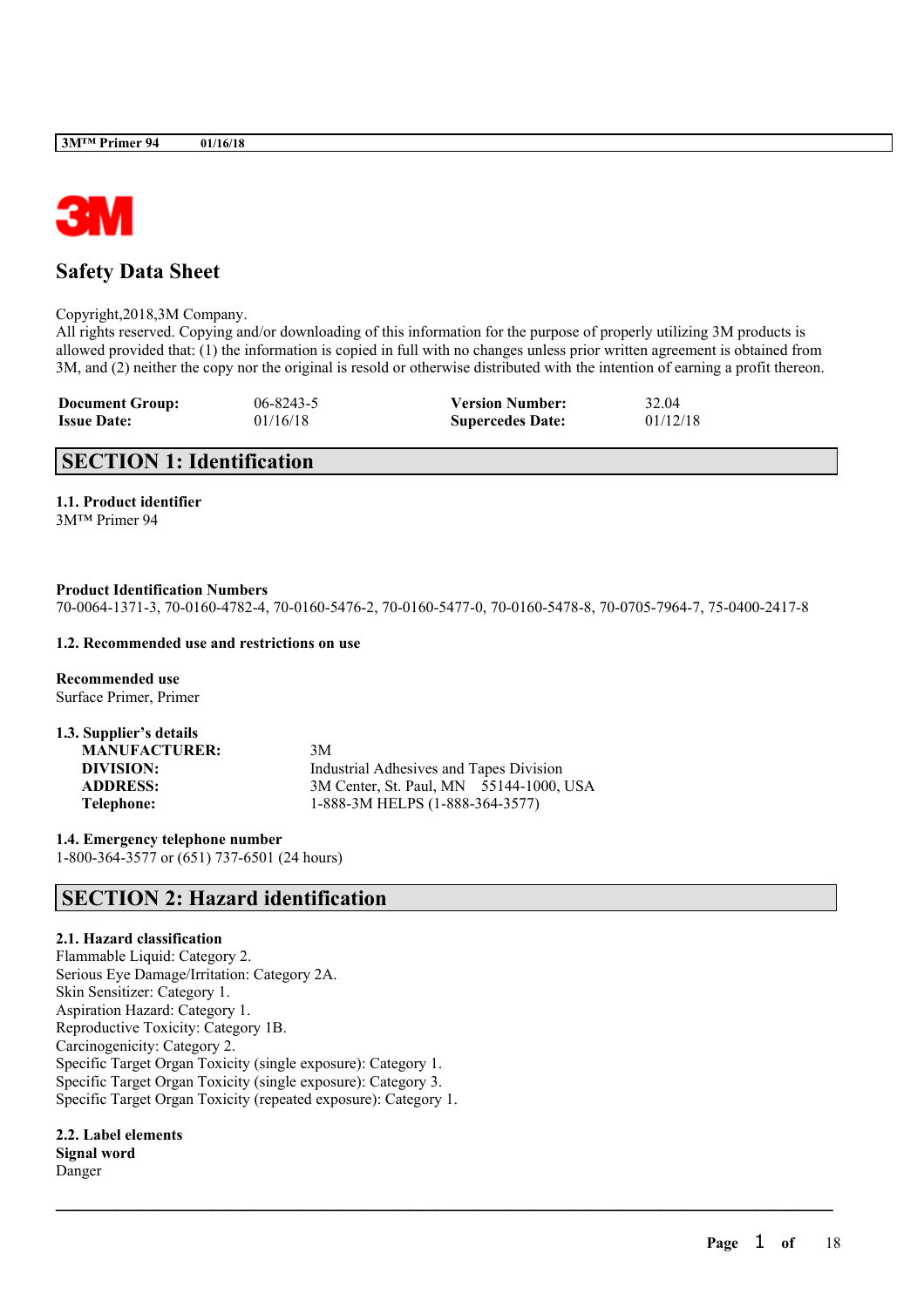#### **Symbols**

Flame | Exclamation mark | Health Hazard |

**Pictograms**



**Hazard Statements** Highly flammable liquid and vapor.

Causes serious eye irritation. May cause an allergic skin reaction. May be fatal if swallowed and enters airways. May cause drowsiness or dizziness. May damage fertility or the unborn child. Suspected of causing cancer.

Causes damage to organs: sensory organs |

Causes damage to organs through prolonged or repeated exposure: nervous system |

May cause damage to organs through prolonged or repeated exposure: sensory organs |

#### **Precautionary Statements**

#### **Prevention:**

Obtain special instructions before use. Do not handle until all safety precautions have been read and understood. Keep away from heat/sparks/open flames/hot surfaces. - No smoking. Ground/bond container and receiving equipment. Use only non-sparking tools. Take precautionary measures against static discharge. Keep container tightly closed. Use explosion-proof electrical/ventilating/lighting equipment. Do not breathe dust/fume/gas/mist/vapors/spray. Use only outdoors or in a well-ventilated area. Wear protective gloves and eye/face protection. Do not eat, drink or smoke when using this product. Wash thoroughly after handling. Contaminated work clothing must not be allowed out of the workplace.

#### **Response:**

IF INHALED: Remove person to fresh air and keep comfortable for breathing. IF ON SKIN (or hair): Take off immediately all contaminated clothing. Rinse skin with water/shower. IF IN EYES: Rinse cautiously with water for several minutes. Remove contact lenses, if present and easy to do. Continue rinsing. If eye irritation persists: Get medical advice/attention. If skin irritation or rash occurs: Get medical advice/attention.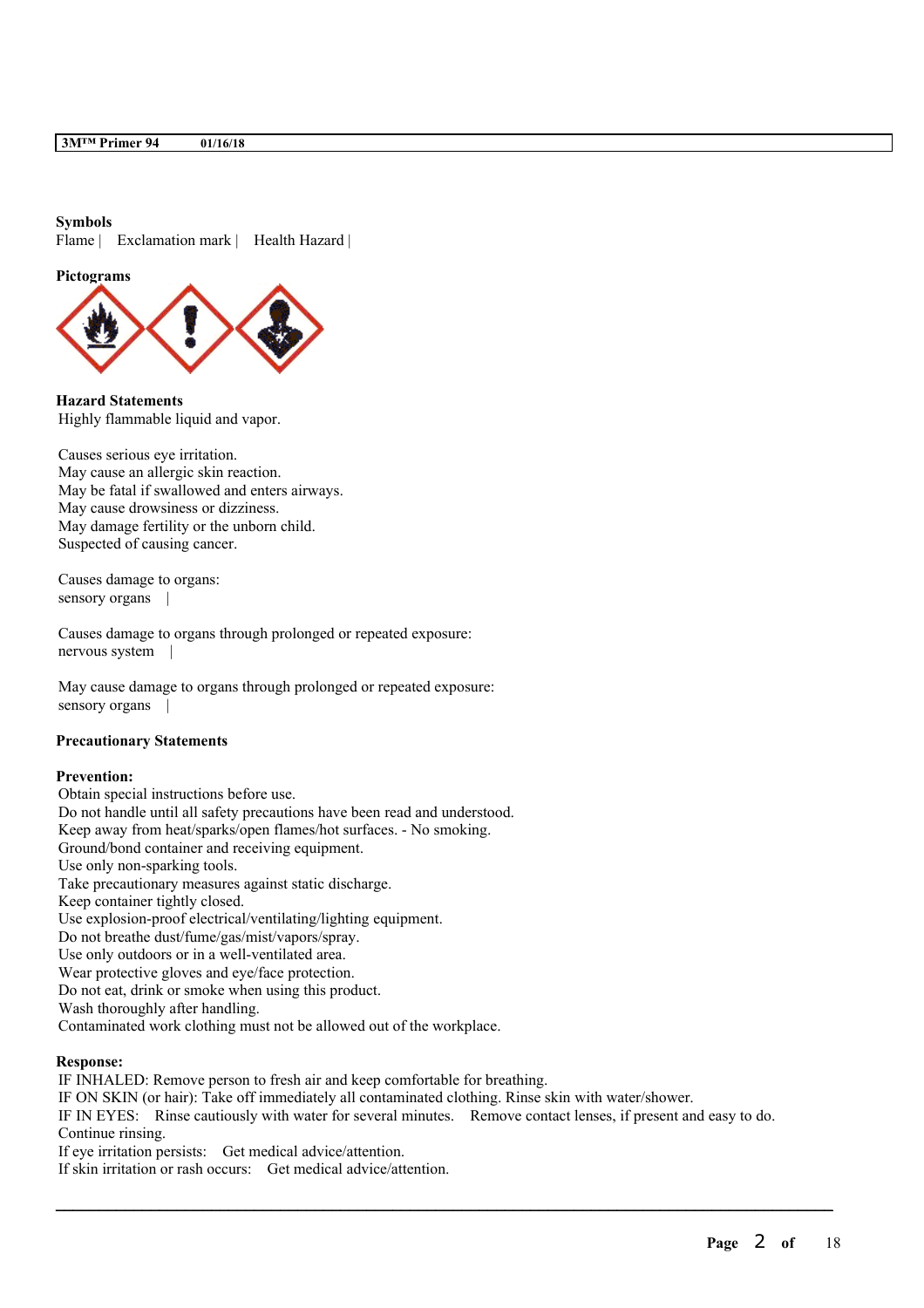| 3M <sup>™</sup> Primer 94 | 01/16/18 |
|---------------------------|----------|
|---------------------------|----------|

Wash contaminated clothing before reuse. IF exposed: Call a POISON CENTER or doctor/physician. Do NOT induce vomiting. IF SWALLOWED: Immediately call a POISON CENTER or doctor/physician. In case of fire: Use a fire fighting agent suitable for flammable liquids such as dry chemical or carbon dioxide to extinguish.

**Storage:** Keep cool. Keep container tightly closed. Store locked up in a well-ventilated place.

#### **Disposal:**

Dispose of contents/container in accordance with applicable local/regional/national/international regulations.

2% of the mixture consists of ingredients of unknown acute oral toxicity. 2% of the mixture consists of ingredients of unknown acute dermal toxicity.

## **SECTION 3: Composition/information on ingredients**

| Ingredient                                    | <b>C.A.S. No.</b> | $%$ by Wt                   |
|-----------------------------------------------|-------------------|-----------------------------|
| Cyclohexane                                   | 110-82-7          | 60 Trade Secret *<br>$30 -$ |
| Xylene                                        | 1330-20-7         | 20 - 35 Trade Secret *      |
| Ethylbenzene                                  | $100-41-4$        | <11 Trade Secret *          |
| Ethyl Alcohol                                 | $64 - 17 - 5$     | 5 - 10 Trade Secret *       |
| <b>Ethyl Acetate</b>                          | $141 - 78 - 6$    | 1 - 5 Trade Secret *        |
| Acrylate Polymer (NJTS Reg No 04499600-5984P) | Trade Secret*     | 1 - 5 Trade Secret *        |
| Chlorinated Polyolefin                        | 68609-36-9        | < 2 Trade Secret *          |
| Methyl Alcohol                                | $67-56-1$         | 0.1 - 1.0 Trade Secret *    |
| Epoxy Resin                                   | 25068-38-6        | $\leq$ 0.5 Trade Secret $*$ |
| Toluene                                       | 108-88-3          | $< 0.5$ Trade Secret $*$    |
| Chlorobenzene                                 | 108-90-7          | $\leq$ 0.11 Trade Secret *  |

NJTS or NJTSRN: New Jersey Trade Secret Registry Number.

\*The specific chemical identity and/or exact percentage (concentration) of this composition has been withheld as a trade secret.

## **SECTION 4: First aid measures**

#### **4.1. Description of first aid measures**

#### **Inhalation:**

Remove person to fresh air. If you feel unwell, get medical attention.

#### **Skin Contact:**

Immediately wash with soap and water. Remove contaminated clothing and wash before reuse. If signs/symptoms develop, get medical attention.

#### **Eye Contact:**

Immediately flush with large amounts of water for at least 15 minutes. Remove contact lenses if easy to do. Continue rinsing. Immediately get medical attention.

 $\mathcal{L}_\mathcal{L} = \mathcal{L}_\mathcal{L} = \mathcal{L}_\mathcal{L} = \mathcal{L}_\mathcal{L} = \mathcal{L}_\mathcal{L} = \mathcal{L}_\mathcal{L} = \mathcal{L}_\mathcal{L} = \mathcal{L}_\mathcal{L} = \mathcal{L}_\mathcal{L} = \mathcal{L}_\mathcal{L} = \mathcal{L}_\mathcal{L} = \mathcal{L}_\mathcal{L} = \mathcal{L}_\mathcal{L} = \mathcal{L}_\mathcal{L} = \mathcal{L}_\mathcal{L} = \mathcal{L}_\mathcal{L} = \mathcal{L}_\mathcal{L}$ 

#### **If Swallowed:**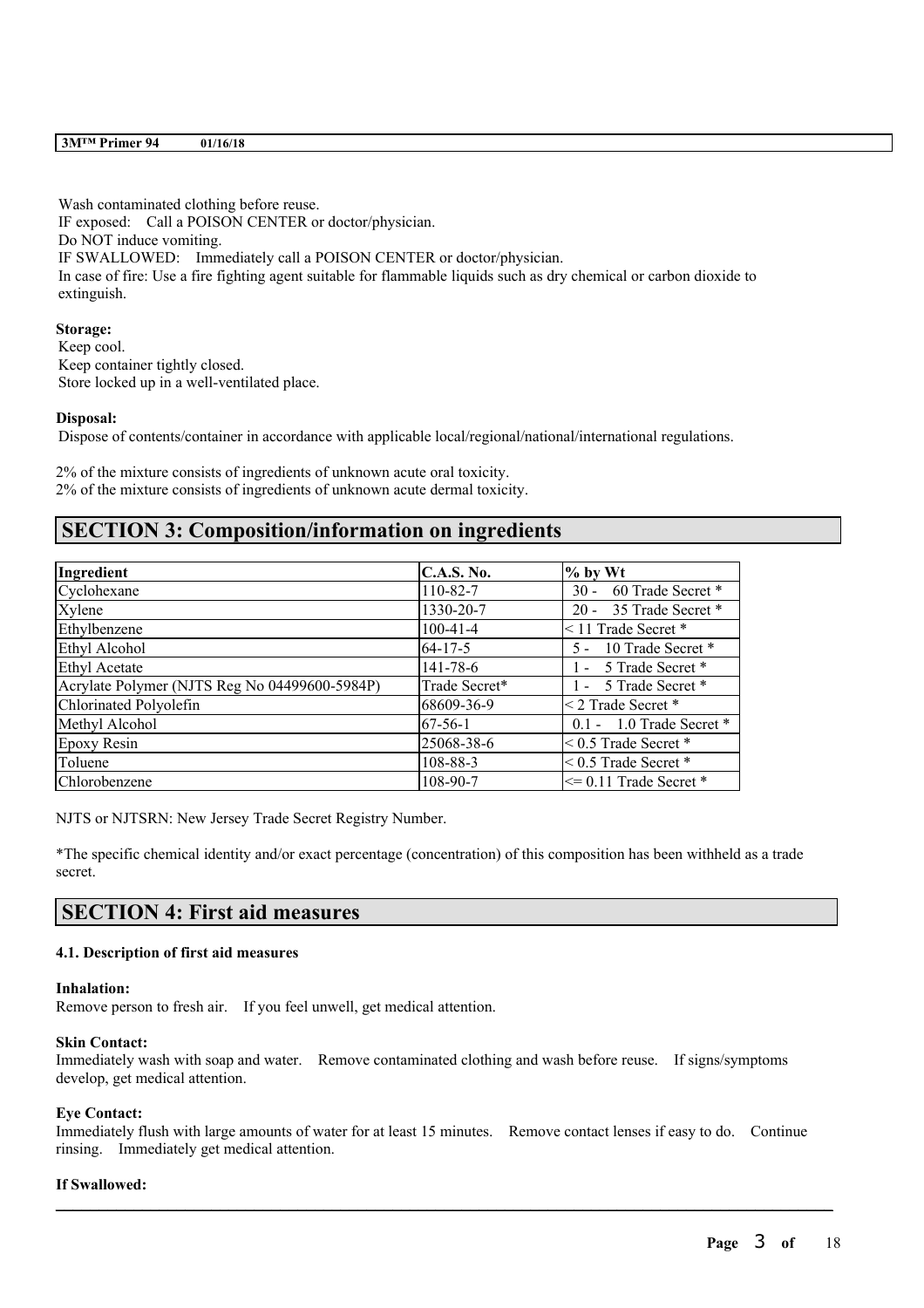| 3M <sup>™</sup> Primer 94 | 01/16/18 |
|---------------------------|----------|
|---------------------------|----------|

Do not induce vomiting. Get immediate medical attention.

#### **4.2. Most important symptoms and effects, both acute and delayed**

See Section 11.1. Information on toxicological effects.

# **4.3. Indication of any immediate medical attention and special treatment required**

Not applicable.

## **SECTION 5: Fire-fighting measures**

#### **5.1. Suitable extinguishing media**

In case of fire: Use a fire fighting agent suitable for flammable liquids such as dry chemical or carbon dioxide to extinguish.

#### **5.2. Special hazards arising from the substance or mixture**

Closed containers exposed to heat from fire may build pressure and explode.

#### **Hazardous Decomposition or By-Products**

| Condition         |
|-------------------|
| During Combustion |
| During Combustion |
| During Combustion |
| During Combustion |
| During Combustion |
|                   |

#### **5.3. Special protective actions for fire-fighters**

Water may not effectively extinguish fire; however, it should be used to keep fire-exposed containers and surfaces cool and prevent explosive rupture. Wear full protective clothing, including helmet, self-contained, positive pressure or pressure demand breathing apparatus, bunker coat and pants, bands around arms, waist and legs, face mask, and protective covering for exposed areas of the head.

## **SECTION 6: Accidental release measures**

#### **6.1. Personal precautions, protective equipment and emergency procedures**

Evacuate area. Keep away from heat/sparks/open flames/hot surfaces. - No smoking. Use only non-sparking tools. Ventilate the area with fresh air. For large spill, or spills in confined spaces, provide mechanical ventilation to disperse or exhaust vapors, in accordance with good industrial hygiene practice. Warning! A motor could be an ignition source and could cause flammable gases or vapors in the spill area to burn or explode. Refer to other sections of this SDS for information regarding physical and health hazards, respiratory protection, ventilation, and personal protective equipment.

#### **6.2. Environmental precautions**

Avoid release to the environment. For larger spills, cover drains and build dikes to prevent entry into sewer systems or bodies of water.

#### **6.3. Methods and material for containment and cleaning up**

Contain spill. Cover spill area with a fire-extinguishing foam. An appropriate aqueous film forming foam (AFFF) is recommended. Working from around the edges of the spill inward, cover with bentonite, vermiculite, or commercially available inorganic absorbent material. Mix in sufficient absorbent until it appears dry. Remember, adding an absorbent material does not remove a physical, health, or environmental hazard. Collect as much of the spilled material as possible using non-sparking tools. Place in a metal container approved for transportation by appropriate authorities. Clean up residue with an appropriate solvent selected by a qualified and authorized person. Ventilate the area with fresh air. Read and follow safety precautions on the solvent label and SDS. Seal the container. Dispose of collected material as soon as possible in accordance with applicable local/regional/national/international regulations.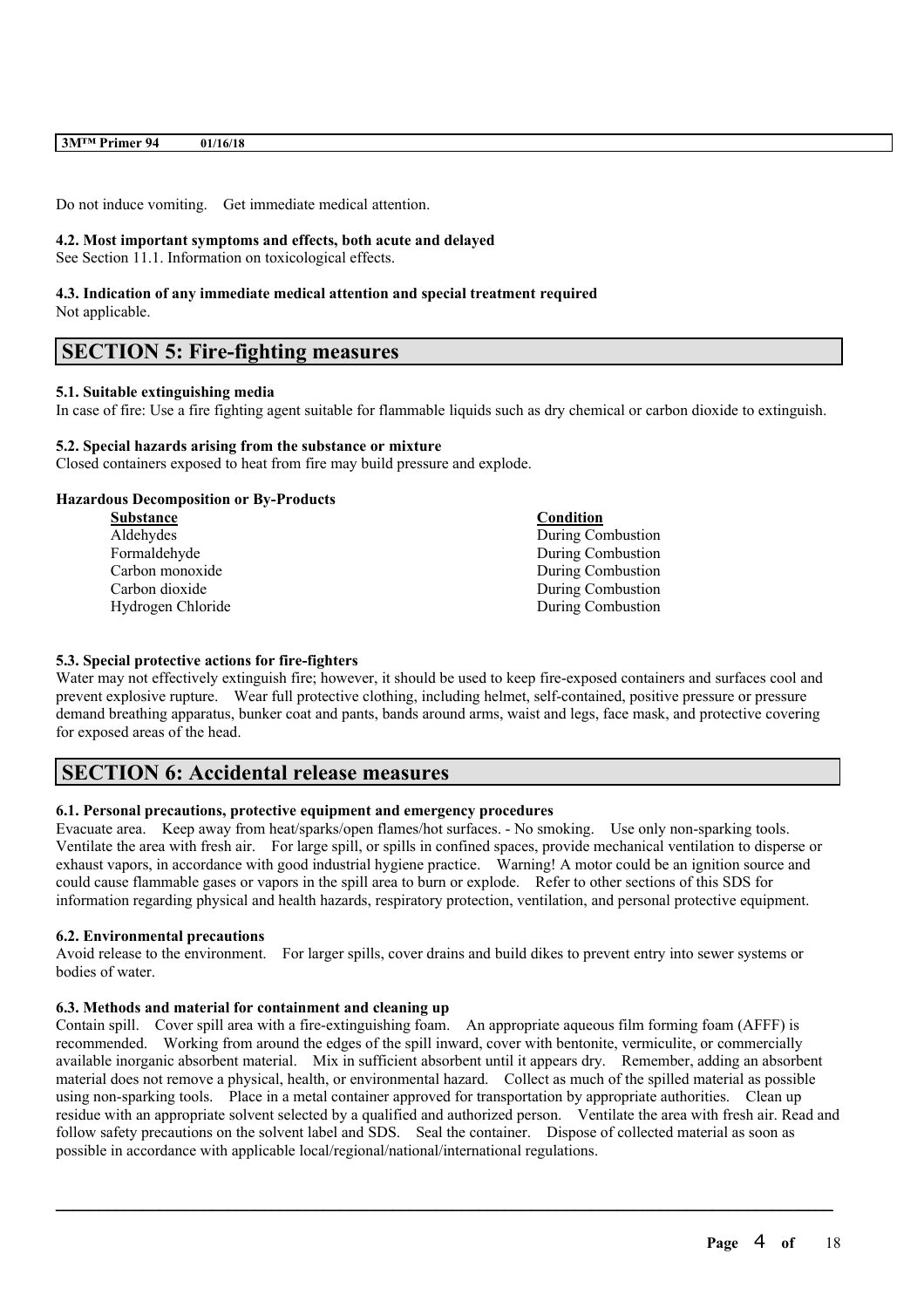## **SECTION 7: Handling and storage**

#### **7.1. Precautions for safe handling**

For industrial or professional use only. Do not handle until all safety precautions have been read and understood. Keep away from heat/sparks/open flames/hot surfaces. - No smoking. Use only non-sparking tools. Take precautionary measures against static discharge. Do not breathe dust/fume/gas/mist/vapors/spray. Do not get in eyes, on skin, or on clothing. Do not eat, drink or smoke when using this product. Wash thoroughly after handling. Contaminated work clothing should not be allowed out of the workplace. Avoid release to the environment. Wash contaminated clothing before reuse. Avoid contact with oxidizing agents (eg. chlorine, chromic acid etc.) Wear low static or properly grounded shoes. Use personal protective equipment (gloves, respirators, etc.) as required. To minimize the risk of ignition, determine applicable electrical classifications for the process using this product and select specific local exhaust ventilation equipment to avoid flammable vapor accumulation. Ground/bond container and receiving equipment if there is potential for static electricity accumulation during transfer.

#### **7.2. Conditions for safe storage including any incompatibilities**

Store in a well-ventilated place. Keep cool. Keep container tightly closed. Protect from sunlight. Store away from heat. Store away from acids. Store away from oxidizing agents.

### **SECTION 8: Exposure controls/personal protection**

#### **8.1. Control parameters**

#### **Occupational exposure limits**

If a component is disclosed in section 3 but does not appear in the table below, an occupational exposure limit is not available for the component.

| Ingredient           | <b>C.A.S. No.</b> | Agency       | Limit type                                              | <b>Additional Comments</b> |
|----------------------|-------------------|--------------|---------------------------------------------------------|----------------------------|
| Ethylbenzene         | $100-41-4$        | <b>OSHA</b>  | TWA:435 mg/m3(100 ppm)                                  |                            |
| Ethylbenzene         | $100-41-4$        | <b>ACGIH</b> | $TWA:20$ ppm                                            | A3: Confirmed animal       |
|                      |                   |              |                                                         | carcin.                    |
| Toluene              | 108-88-3          | <b>OSHA</b>  | $TWA:200$ ppm; $CEIL:300$ ppm                           |                            |
| Toluene              | 108-88-3          | <b>ACGIH</b> | $TWA:20$ ppm                                            | A4: Not class. as human    |
|                      |                   |              |                                                         | carcin                     |
| Chlorobenzene        | 108-90-7          | <b>ACGIH</b> | TWA:10 ppm                                              | A3: Confirmed animal       |
|                      |                   |              |                                                         | carcin.                    |
| Chlorobenzene        | 108-90-7          | <b>OSHA</b>  | TWA:350 mg/m3(75 ppm)                                   |                            |
| Cyclohexane          | 110-82-7          | <b>ACGIH</b> | $TWA:100$ ppm                                           |                            |
| Cyclohexane          | 110-82-7          | <b>OSHA</b>  | TWA:1050 mg/m3(300 ppm)                                 |                            |
| Xylene               | 1330-20-7         | <b>ACGIH</b> | $TWA:100$ ppm; $STEL:150$ ppm $AA:$ Not class. as human |                            |
|                      |                   |              |                                                         | carcin                     |
| Xylene               | 1330-20-7         | <b>OSHA</b>  | TWA:435 mg/m3(100 ppm)                                  |                            |
| <b>Ethyl Acetate</b> | 141-78-6          | <b>ACGIH</b> | TWA:400 ppm                                             |                            |
| <b>Ethyl Acetate</b> | 141-78-6          | <b>OSHA</b>  | $TWA:1400$ mg/m $3(400$ ppm)                            |                            |
| Ethyl Alcohol        | $64 - 17 - 5$     | <b>OSHA</b>  | TWA:1900 mg/m3(1000 ppm)                                |                            |
| Ethyl Alcohol        | $64 - 17 - 5$     | <b>ACGIH</b> | STEL:1000 ppm                                           | A3: Confirmed animal       |
|                      |                   |              |                                                         | carcin.                    |
| Methyl Alcohol       | $67 - 56 - 1$     | <b>OSHA</b>  | TWA:260 mg/m3(200 ppm)                                  |                            |
| Methyl Alcohol       | $67-56-1$         | <b>ACGIH</b> | TWA:200 ppm;STEL:250 ppm SKIN                           |                            |

 $\mathcal{L}_\mathcal{L} = \mathcal{L}_\mathcal{L} = \mathcal{L}_\mathcal{L} = \mathcal{L}_\mathcal{L} = \mathcal{L}_\mathcal{L} = \mathcal{L}_\mathcal{L} = \mathcal{L}_\mathcal{L} = \mathcal{L}_\mathcal{L} = \mathcal{L}_\mathcal{L} = \mathcal{L}_\mathcal{L} = \mathcal{L}_\mathcal{L} = \mathcal{L}_\mathcal{L} = \mathcal{L}_\mathcal{L} = \mathcal{L}_\mathcal{L} = \mathcal{L}_\mathcal{L} = \mathcal{L}_\mathcal{L} = \mathcal{L}_\mathcal{L}$ 

ACGIH : American Conference of Governmental Industrial Hygienists

AIHA : American Industrial Hygiene Association

CMRG : Chemical Manufacturer's Recommended Guidelines

OSHA : United States Department of Labor - Occupational Safety and Health Administration

TWA: Time-Weighted-Average

STEL: Short Term Exposure Limit

CEIL: Ceiling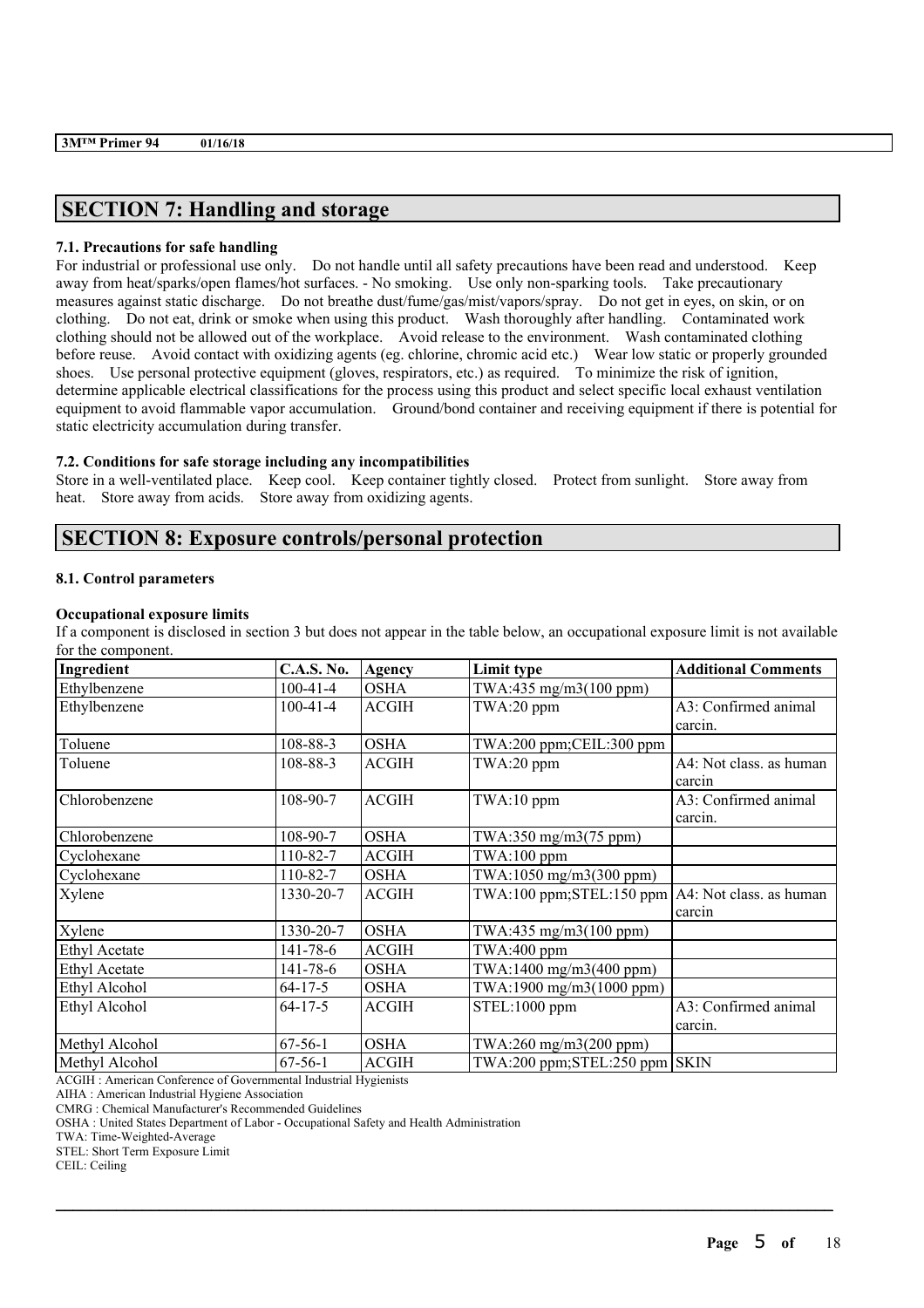| 3M <sup>™</sup> Primer 94 | 01/16/18 |
|---------------------------|----------|
|                           |          |

#### **8.2. Exposure controls**

#### **8.2.1. Engineering controls**

Use general dilution ventilation and/or local exhaust ventilation to control airborne exposures to below relevant Exposure Limits and/or control dust/fume/gas/mist/vapors/spray. If ventilation is not adequate, use respiratory protection equipment. Use explosion-proof ventilation equipment. Provide appropriate local exhaust ventilation on open containers. Use in a well-ventilated area.

#### **8.2.2. Personal protective equipment (PPE)**

#### **Eye/face protection**

Select and use eye/face protection to prevent contact based on the results of an exposure assessment. The following eye/face protection(s) are recommended: Indirect Vented Goggles

#### **Skin/hand protection**

Select and use gloves and/or protective clothing approved to relevant local standards to prevent skin contact based on the results of an exposure assessment. Selection should be based on use factors such as exposure levels, concentration of the substance or mixture, frequency and duration, physical challenges such as temperature extremes, and other use conditions. Consult with your glove and/or protective clothing manufacturer for selection of appropriate compatible gloves/protective clothing. Note: Nitrile gloves may be worn over polymer laminate gloves to improve dexterity. Gloves made from the following material(s) are recommended: Polymer laminate

If this product is used in a manner that presents a higher potential for exposure (eg. spraying, high splash potential etc.), then use of protective coveralls may be necessary. Select and use body protection to prevent contact based on the results of an exposure assessment. The following protective clothing material(s) are recommended: Apron - polymer laminate

#### **Respiratory protection**

An exposure assessment may be needed to decide if a respirator is required. If a respirator is needed, use respirators as part of a full respiratory protection program. Based on the results of the exposure assessment, select from the following respirator type(s) to reduce inhalation exposure:

 $\mathcal{L}_\mathcal{L} = \mathcal{L}_\mathcal{L} = \mathcal{L}_\mathcal{L} = \mathcal{L}_\mathcal{L} = \mathcal{L}_\mathcal{L} = \mathcal{L}_\mathcal{L} = \mathcal{L}_\mathcal{L} = \mathcal{L}_\mathcal{L} = \mathcal{L}_\mathcal{L} = \mathcal{L}_\mathcal{L} = \mathcal{L}_\mathcal{L} = \mathcal{L}_\mathcal{L} = \mathcal{L}_\mathcal{L} = \mathcal{L}_\mathcal{L} = \mathcal{L}_\mathcal{L} = \mathcal{L}_\mathcal{L} = \mathcal{L}_\mathcal{L}$ 

Half facepiece or full facepiece air-purifying respirator suitable for organic vapors and particulates

For questions about suitability for a specific application, consult with your respirator manufacturer.

## **SECTION 9: Physical and chemical properties**

#### **9.1. Information on basic physical and chemical properties**

| <b>General Physical Form:</b>  | Liquid                                 |  |
|--------------------------------|----------------------------------------|--|
| <b>Specific Physical Form:</b> | Liquid                                 |  |
| Odor, Color, Grade:            | Amber colored, solvent odor            |  |
| <b>Odor threshold</b>          | No Data Available                      |  |
| рH                             | Not Applicable                         |  |
| <b>Melting point</b>           | Not Applicable                         |  |
| <b>Boiling Point</b>           | 170 °F                                 |  |
| <b>Flash Point</b>             | 1 °F [ <i>Test Method</i> :Closed Cup] |  |
| <b>Evaporation rate</b>        | No Data Available                      |  |
| Flammability (solid, gas)      | Not Applicable                         |  |
| <b>Flammable Limits(LEL)</b>   | $1\%$                                  |  |
| <b>Flammable Limits (UEL)</b>  | $11\%$                                 |  |
| <b>Vapor Pressure</b>          | 68 mmHg $[@68 °F]$                     |  |
| <b>Vapor Density</b>           | No Data Available                      |  |
| <b>Density</b>                 | $0.82$ g/ml                            |  |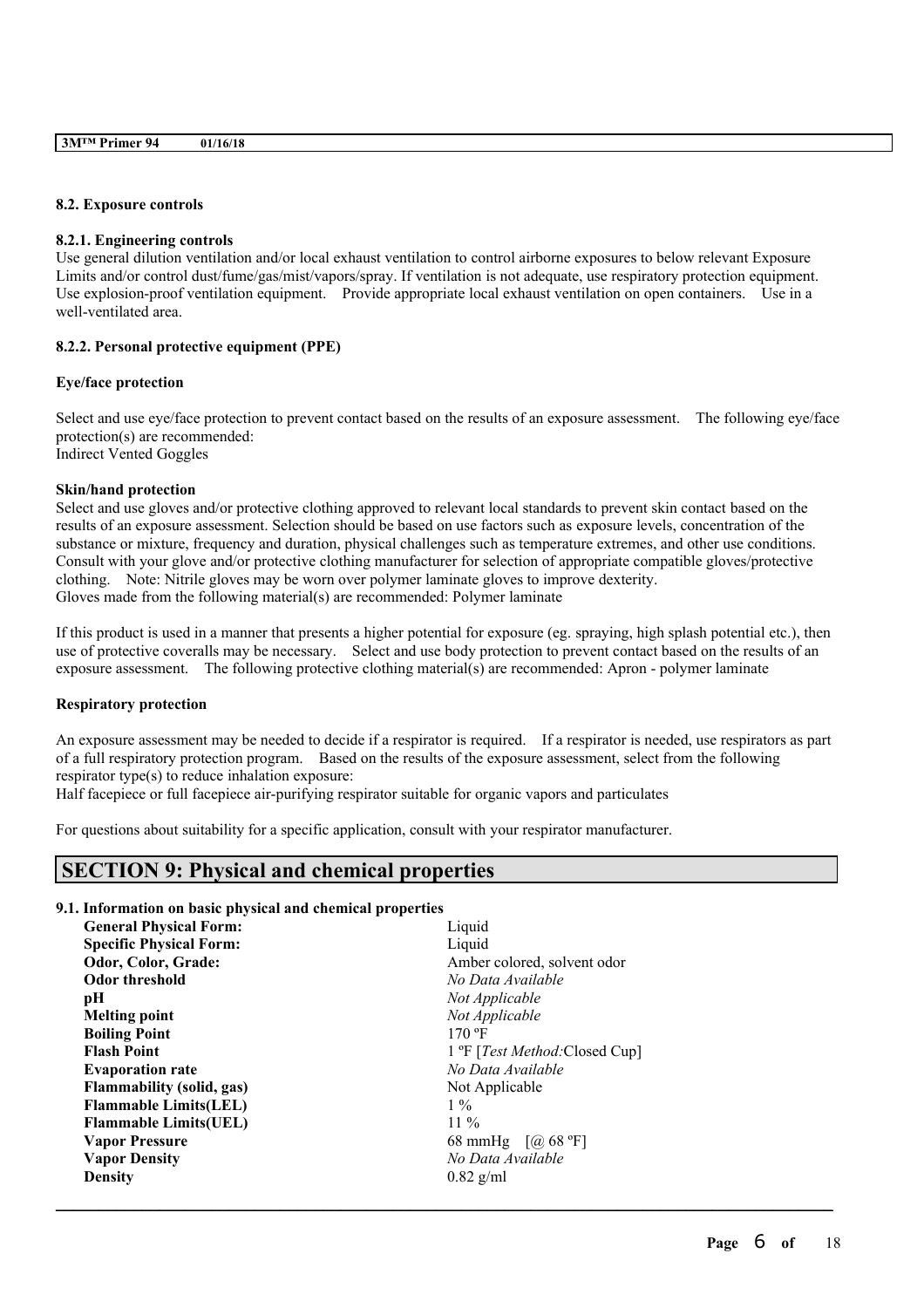| <b>Specific Gravity</b>                   | 0.82 $[@, 77 \text{ °F}]$ $[RefStd: WATER=1]$                     |
|-------------------------------------------|-------------------------------------------------------------------|
| <b>Solubility in Water</b>                | Negligible                                                        |
| Solubility-non-water                      | No Data Available                                                 |
| Partition coefficient: n-octanol/water    | No Data Available                                                 |
| <b>Autoignition temperature</b>           | No Data Available                                                 |
| <b>Decomposition temperature</b>          | No Data Available                                                 |
| <b>Viscosity</b>                          | 1 - 35 centipoise $\lceil$ ( <i>a</i> ) 73.4 °F ]                 |
| <b>Hazardous Air Pollutants</b>           | 35.2 - 45.3 % weight [Test Method:Calculated]                     |
| <b>Hazardous Air Pollutants</b>           | $\leq$ =15.11 lb HAPS/lb solids [ <i>Test Method</i> :Calculated] |
| Molecular weight                          | No Data Available                                                 |
| <b>Volatile Organic Compounds</b>         | 781 g/l [Test Method: calculated SCAQMD rule 443.1]               |
|                                           | [ <i>Details</i> : low solids less exempts]                       |
| <b>Percent volatile</b>                   | 95.3 - 97 % weight [Test Method: Estimated]                       |
| <b>VOC Less H2O &amp; Exempt Solvents</b> | <= 97 % [Test Method: calculated per CARB title 2]                |

## **SECTION 10: Stability and reactivity**

#### **10.1. Reactivity**

This material may be reactive with certain agents under certain conditions - see the remaining headings in this section.

**10.2. Chemical stability** Stable.

#### **10.3. Possibility of hazardous reactions**

Hazardous polymerization will not occur.

**10.4. Conditions to avoid** Heat Sparks and/or flames

## **10.5. Incompatible materials**

Strong oxidizing agents

## **10.6. Hazardous decomposition products**

None known.

**Substance Condition**

Refer to section 5.2 for hazardous decomposition products during combustion.

## **SECTION 11: Toxicological information**

The information below may not be consistent with the material classification in Section 2 if specific ingredient **classifications are mandated by a competent authority. In addition, toxicological data on ingredients may not be** reflected in the material classification and/or the signs and symptoms of exposure, because an ingredient may be present below the threshold for labeling, an ingredient may not be available for exposure, or the data may not be **relevant to the material as a whole.**

**11.1. Information on Toxicological effects**

**Signs and Symptoms of Exposure**

Based on test data and/or information on the components, this material may produce the following health effects: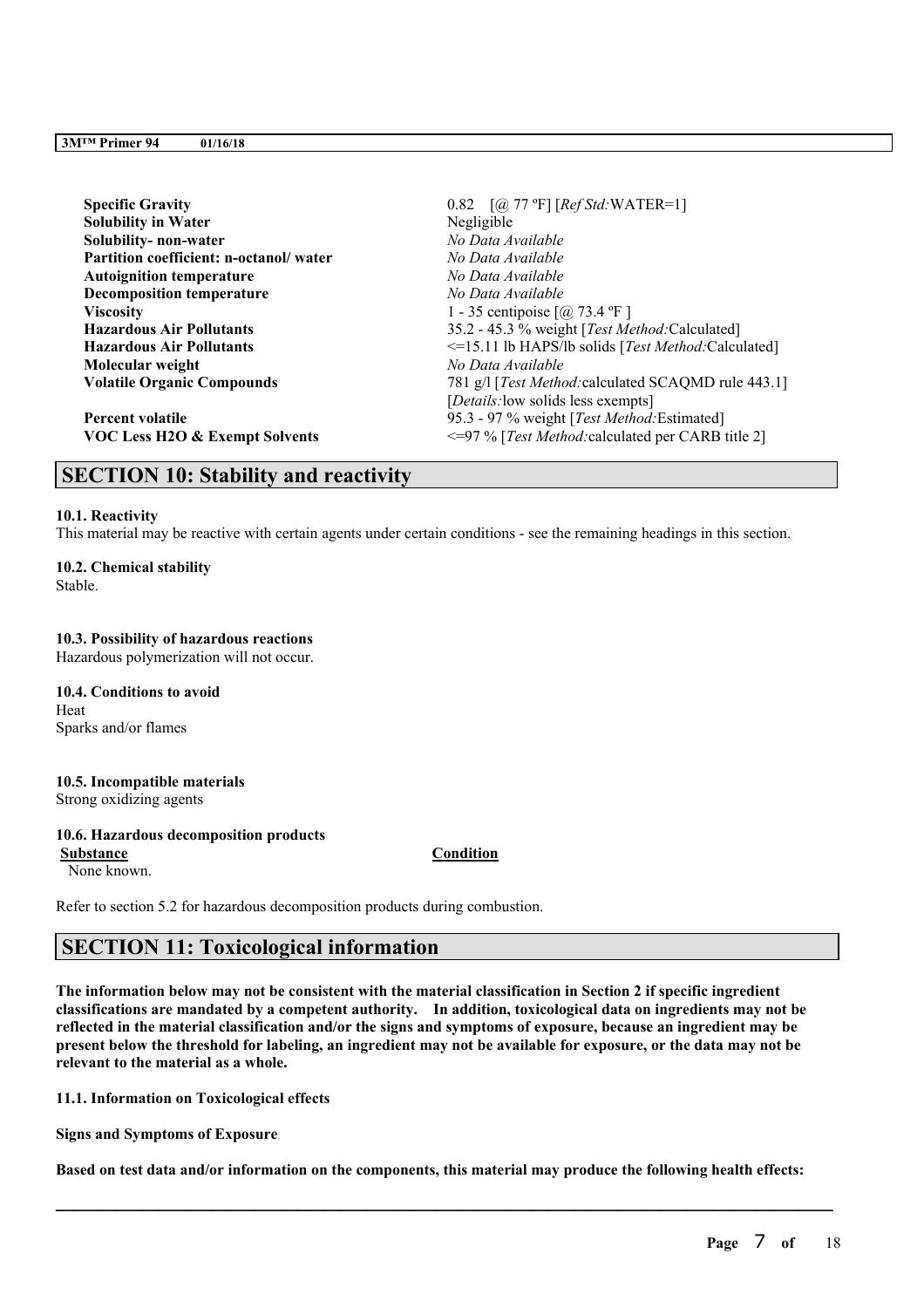#### **Inhalation:**

May be harmful if inhaled.

Respiratory Tract Irritation: Signs/symptoms may include cough, sneezing, nasal discharge, headache, hoarseness, and nose and throat pain.

May cause additional health effects (see below).

#### **Skin Contact:**

May be harmful in contact with skin.

Mild Skin Irritation: Signs/symptoms may include localized redness, swelling, itching, and dryness. Allergic Skin Reaction (non-photo induced): Signs/symptoms may include redness, swelling, blistering, and itching.

#### **Eye Contact:**

Severe Eye Irritation: Signs/symptoms may include significant redness, swelling, pain, tearing, cloudy appearance of the cornea, and impaired vision.

#### **Ingestion:**

Chemical (Aspiration) Pneumonitis: Signs/symptoms may include coughing, gasping, choking, burning of the mouth, difficulty breathing, bluish colored skin (cyanosis), and may be fatal.

Gastrointestinal Irritation: Signs/symptoms may include abdominal pain, stomach upset, nausea, vomiting and diarrhea.

May cause additional health effects (see below).

#### **Additional Health Effects:**

#### **Single exposure may cause target organ effects:**

Auditory Effects: Signs/symptoms may include hearing impairment, balance dysfunction and ringing in the ears.

Central Nervous System (CNS) Depression: Signs/symptoms may include headache, dizziness, drowsiness, incoordination, nausea, slowed reaction time, slurred speech, giddiness, and unconsciousness.

#### **Prolonged or repeated exposure may cause target organ effects:**

Auditory Effects: Signs/symptoms may include hearing impairment, balance dysfunction and ringing in the ears.

Neurological Effects: Signs/symptoms may include personality changes, lack of coordination, sensory loss, tingling or numbness of the extremities, weakness, tremors, and/or changes in blood pressure and heart rate.

#### **Reproductive/Developmental Toxicity:**

Contains a chemical or chemicals which can cause birth defects or other reproductive harm.

#### **Carcinogenicity:**

Contains a chemical or chemicals which can cause cancer.

| <b>Ingredient</b> | A0.<br>$\sim$ | $\sim$<br>Aass<br>scríntion<br>Desc                             | tegulation                                                |
|-------------------|---------------|-----------------------------------------------------------------|-----------------------------------------------------------|
| Ethylbenzene      | 100           | - -<br>$\mathsf{G}_{\mathsf{fL}}$<br>acarc<br>"ossible<br>human | International<br>Research<br>Ageno<br>Cancer<br>on<br>toi |

 $\mathcal{L}_\mathcal{L} = \mathcal{L}_\mathcal{L} = \mathcal{L}_\mathcal{L} = \mathcal{L}_\mathcal{L} = \mathcal{L}_\mathcal{L} = \mathcal{L}_\mathcal{L} = \mathcal{L}_\mathcal{L} = \mathcal{L}_\mathcal{L} = \mathcal{L}_\mathcal{L} = \mathcal{L}_\mathcal{L} = \mathcal{L}_\mathcal{L} = \mathcal{L}_\mathcal{L} = \mathcal{L}_\mathcal{L} = \mathcal{L}_\mathcal{L} = \mathcal{L}_\mathcal{L} = \mathcal{L}_\mathcal{L} = \mathcal{L}_\mathcal{L}$ 

#### **Additional Information:**

This product contains ethanol. Alcoholic beverages and ethanol in alcoholic beverages have been classified by the International Agency for Research on Cancer as carcinogenic to humans. There are also data associating human consumption of alcoholic beverages with developmental toxicity and liver toxicity. Exposure to ethanol during the foreseeable use of this product is not expected to cause cancer, developmental toxicity, or liver toxicity.

#### **Toxicological Data**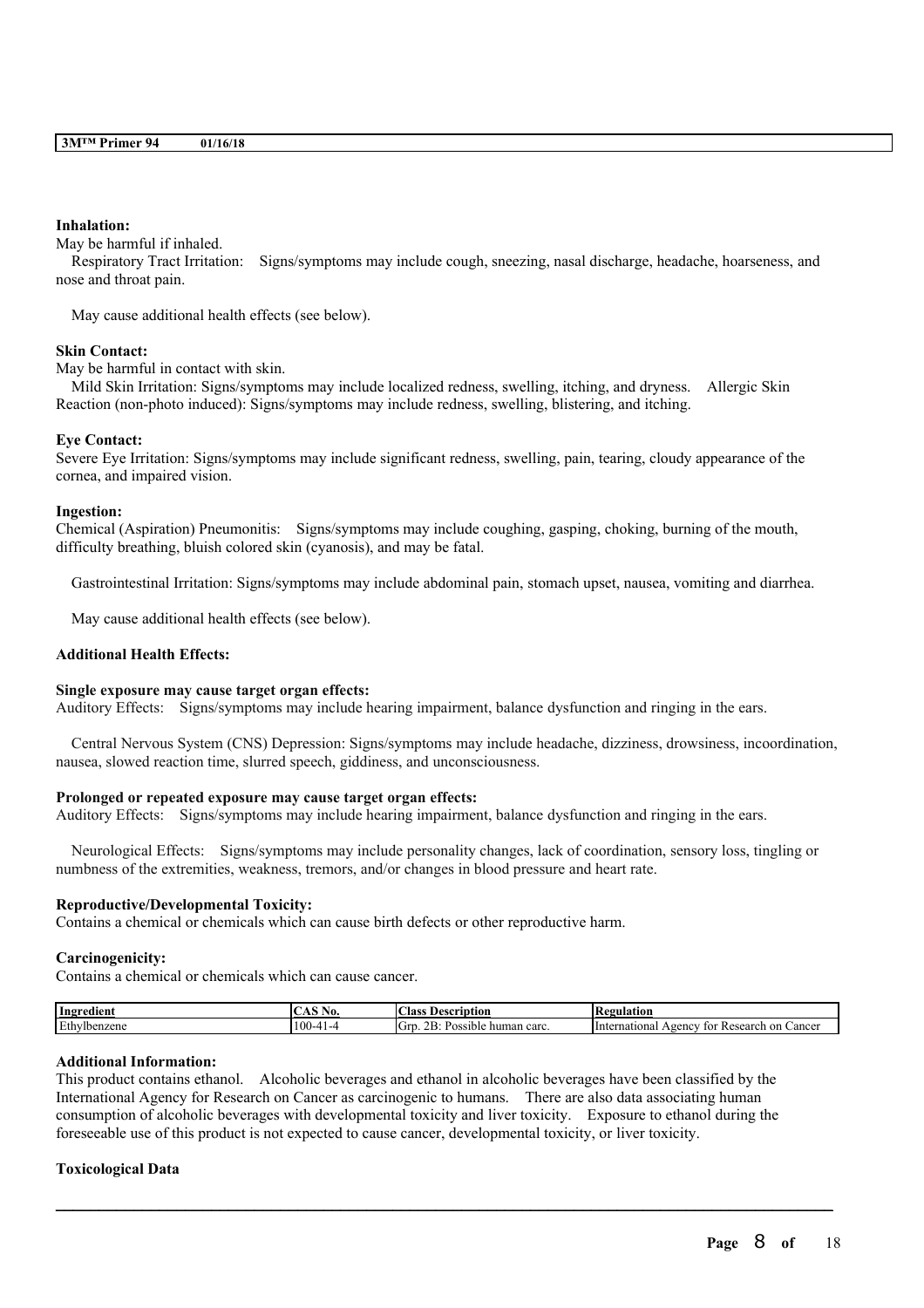If a component is disclosed in section 3 but does not appear in a table below, either no data are available for that endpoint or the data are not sufficient for classification.

#### **Acute Toxicity**

| Name                   | Route               | <b>Species</b> | Value                                                |
|------------------------|---------------------|----------------|------------------------------------------------------|
| Overall product        | Dermal              |                | No data available; calculated ATE2,000 - 5,000 mg/kg |
| Overall product        | Inhalation-         |                | No data available; calculated ATE20 - 50 mg/l        |
|                        | Vapor $(4 hr)$      |                |                                                      |
| Overall product        | Ingestion           |                | No data available; calculated ATE >5,000 mg/kg       |
| Cyclohexane            | Dermal              | Rat            | $LD50 > 2,000$ mg/kg                                 |
| Cyclohexane            | Inhalation-         | Rat            | $LC50 > 32.9$ mg/l                                   |
|                        | Vapor (4            |                |                                                      |
|                        | hours)              |                |                                                      |
| Cyclohexane            | Ingestion           | Rat            | $6,200$ mg/kg<br>LD50                                |
| Xylene                 | Dermal              | Rabbit         | $LD50 > 4,200$ mg/kg                                 |
| Xylene                 | Inhalation-         | Rat            | $LC50$ 29 mg/l                                       |
|                        | Vapor (4            |                |                                                      |
|                        | hours)              |                |                                                      |
| Xylene                 | Ingestion           | Rat            | LD50<br>$3,523$ mg/kg                                |
| Ethylbenzene           | Dermal              | Rabbit         | 15,433 mg/kg<br>LD50                                 |
| Ethylbenzene           | Inhalation-         | Rat            | LC50 17.4 mg/l                                       |
|                        | Vapor (4            |                |                                                      |
| Ethylbenzene           | hours)              | Rat            | LD50 4,769 mg/kg                                     |
| <b>Ethyl Alcohol</b>   | Ingestion<br>Dermal | Rabbit         | $LD50 > 15,800$ mg/kg                                |
| Ethyl Alcohol          | Inhalation-         | Rat            | LC50 124.7 mg/l                                      |
|                        | Vapor (4            |                |                                                      |
|                        | hours)              |                |                                                      |
| Ethyl Alcohol          | Ingestion           | Rat            | LD50 17,800 mg/kg                                    |
| Ethyl Acetate          | Dermal              | Rabbit         | $LD50 > 18,000$ mg/kg                                |
| Ethyl Acetate          | Inhalation-         | Rat            | LC50 70.5 mg/l                                       |
|                        | Vapor (4            |                |                                                      |
|                        | hours)              |                |                                                      |
| Ethyl Acetate          | Ingestion           | Rat            | LD50 5,620 mg/kg                                     |
| Chlorinated Polyolefin | Dermal              | Guinea         | $LD50 > 1,000$ mg/kg                                 |
|                        |                     | pig            |                                                      |
| Chlorinated Polyolefin | Ingestion           | Rat            | $LD50 > 3,200$ mg/kg                                 |
| Methyl Alcohol         | Dermal              |                | LD50 estimated to be $1,000 - 2,000$ mg/kg           |
| Methyl Alcohol         | Inhalation-         |                | LC50 estimated to be 10 - 20 mg/l                    |
|                        | Vapor               |                |                                                      |
| Methyl Alcohol         | Ingestion           |                | LD50 estimated to be 50 - 300 mg/kg                  |
| Epoxy Resin            | Dermal              | Rat            | $LD50 > 1,600$ mg/kg                                 |
| <b>Epoxy Resin</b>     | Ingestion           | Rat            | $LD50 > 1,000$ mg/kg                                 |
| Toluene                | Dermal              | Rat            | LD50 12,000 mg/kg                                    |
| Toluene                | Inhalation-         | Rat            | $LC50$ 30 mg/l                                       |
|                        | Vapor (4            |                |                                                      |
|                        | hours)              |                |                                                      |
| Toluene                | Ingestion           | Rat            | LD50<br>5,550 mg/kg                                  |
| Chlorobenzene          | Dermal              | Rabbit         | $2,212$ mg/kg<br>LD50                                |
| Chlorobenzene          | Inhalation-         | Rat            | LC50 16.7 mg/l                                       |
|                        | Vapor (4            |                |                                                      |
|                        | hours)              |                |                                                      |
| Chlorobenzene          | Ingestion           | Rat            | LD50 1,419 mg/kg                                     |

 $\overline{ATE}$  = acute toxicity estimate

#### **Skin Corrosion/Irritation**

| Name                 | <b>Species</b> | Value                     |
|----------------------|----------------|---------------------------|
|                      |                |                           |
| Cyclohexane          | Rabbit         | Mild irritant             |
| Xvlene               | Rabbit         | Mild irritant             |
| Ethylbenzene         | Rabbit         | Mild irritant             |
| Ethyl Alcohol        | Rabbit         | No significant irritation |
| <b>Ethyl Acetate</b> | Rabbit         | Minimal irritation        |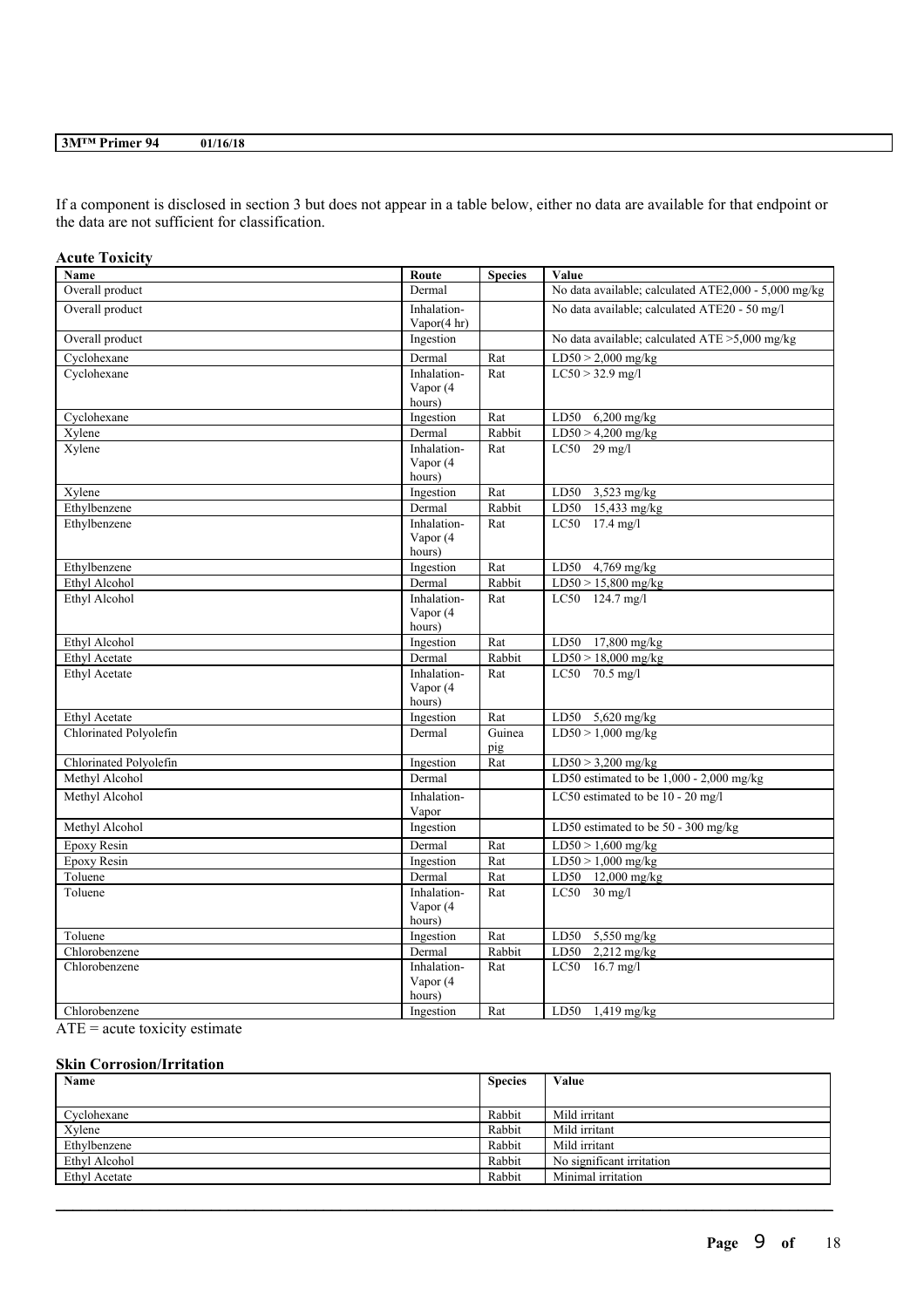| Chlorinated Polyolefin | Guinea | No significant irritation |
|------------------------|--------|---------------------------|
|                        | pig    |                           |
| Methyl Alcohol         | Rabbit | Mild irritant             |
| Epoxy Resin            | Rabbit | Mild irritant             |
| Toluene                | Rabbit | Irritant                  |
| Chlorobenzene          | Rabbit | Irritant                  |

### **Serious Eye Damage/Irritation**

| Name                   | <b>Species</b> | Value             |
|------------------------|----------------|-------------------|
|                        |                |                   |
| Cyclohexane            | Rabbit         | Mild irritant     |
| Xylene                 | Rabbit         | Mild irritant     |
| Ethylbenzene           | Rabbit         | Moderate irritant |
| Ethyl Alcohol          | Rabbit         | Severe irritant   |
| Ethyl Acetate          | Rabbit         | Mild irritant     |
| Chlorinated Polyolefin | Professio      | Mild irritant     |
|                        | nal            |                   |
|                        | judgeme        |                   |
|                        | nt             |                   |
| Methyl Alcohol         | Rabbit         | Moderate irritant |
| Epoxy Resin            | Rabbit         | Moderate irritant |
| Toluene                | Rabbit         | Moderate irritant |
| Chlorobenzene          | Rabbit         | Mild irritant     |

### **Skin Sensitization**

| Name           | <b>Species</b> | Value          |
|----------------|----------------|----------------|
| Ethylbenzene   | Human          | Not classified |
| Ethyl Alcohol  | Human          | Not classified |
| Ethyl Acetate  | Guinea         | Not classified |
|                | pig            |                |
| Methyl Alcohol | Guinea         | Not classified |
|                | pig            |                |
| Epoxy Resin    | Human          | Sensitizing    |
|                | and            |                |
|                | animal         |                |
| Toluene        | Guinea         | Not classified |
|                | pig            |                |
| Chlorobenzene  | Multiple       | Not classified |
|                | animal         |                |
|                | species        |                |

### **Respiratory Sensitization**

| Name                  | <b>Species</b> | Value                            |
|-----------------------|----------------|----------------------------------|
| $\sim$<br>Epoxy Resin | Human          | $\cdot$ $\sim$<br>Not classified |

### **Germ Cell Mutagenicity**

| <b>Name</b>          | Route    | Value                                                                           |
|----------------------|----------|---------------------------------------------------------------------------------|
|                      |          |                                                                                 |
| Cyclohexane          | In Vitro | Not mutagenic                                                                   |
| Cyclohexane          | In vivo  | Some positive data exist, but the data are not<br>sufficient for classification |
| Xylene               | In Vitro | Not mutagenic                                                                   |
| Xylene               | In vivo  | Not mutagenic                                                                   |
| Ethylbenzene         | In vivo  | Not mutagenic                                                                   |
| Ethylbenzene         | In Vitro | Some positive data exist, but the data are not<br>sufficient for classification |
| Ethyl Alcohol        | In Vitro | Some positive data exist, but the data are not<br>sufficient for classification |
| Ethyl Alcohol        | In vivo  | Some positive data exist, but the data are not<br>sufficient for classification |
| Ethyl Acetate        | In Vitro | Not mutagenic                                                                   |
| <b>Ethyl Acetate</b> | In vivo  | Not mutagenic                                                                   |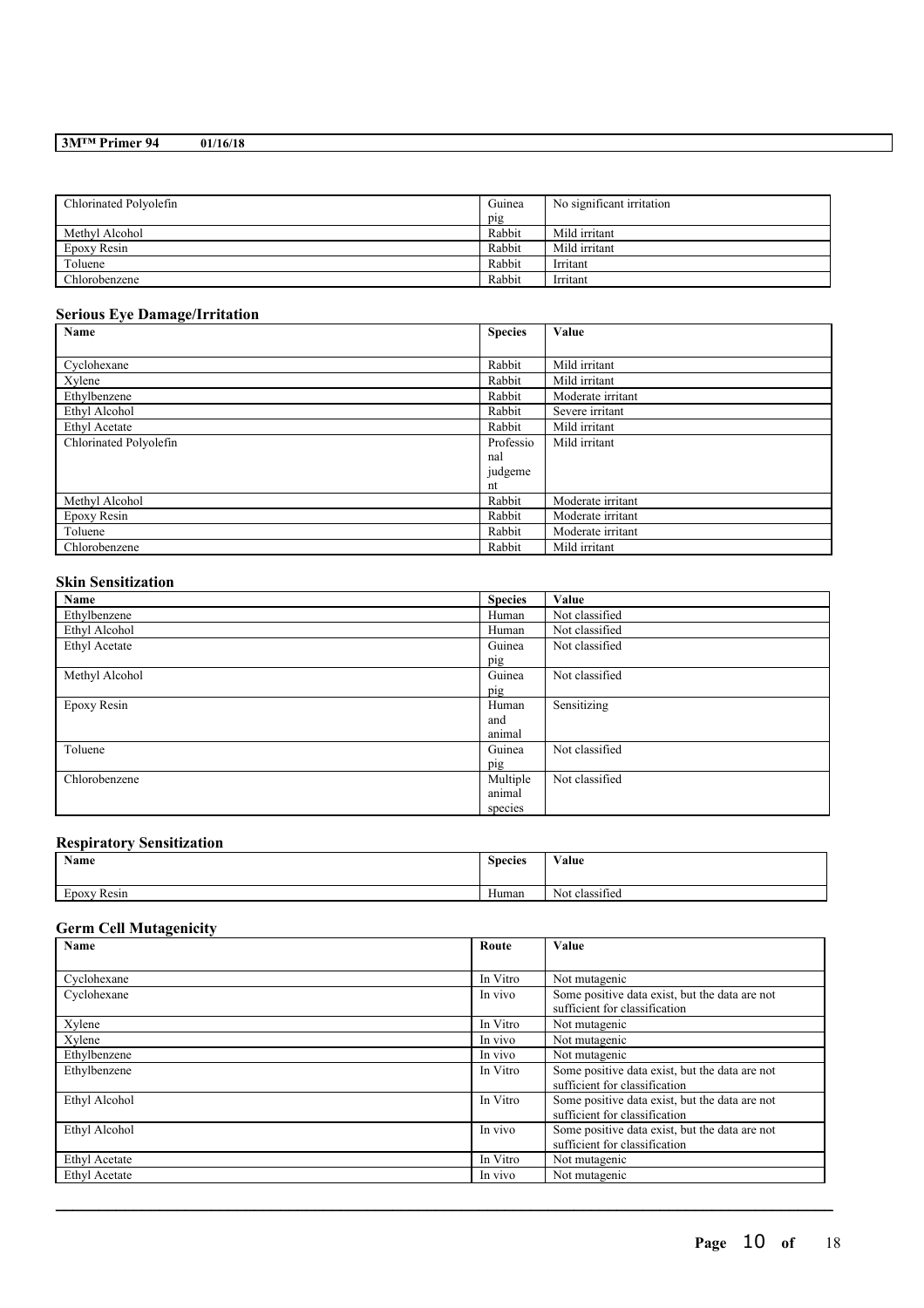| Methyl Alcohol | In Vitro | Some positive data exist, but the data are not<br>sufficient for classification |
|----------------|----------|---------------------------------------------------------------------------------|
| Methyl Alcohol | In vivo  | Some positive data exist, but the data are not<br>sufficient for classification |
| Epoxy Resin    | In vivo  | Not mutagenic                                                                   |
| Epoxy Resin    | In Vitro | Some positive data exist, but the data are not<br>sufficient for classification |
| Toluene        | In Vitro | Not mutagenic                                                                   |
| Toluene        | In vivo  | Not mutagenic                                                                   |
| Chlorobenzene  | In Vitro | Not mutagenic                                                                   |

### **Carcinogenicity**

| Name           | Route      | <b>Species</b>                | Value                                                                           |
|----------------|------------|-------------------------------|---------------------------------------------------------------------------------|
| Xylene         | Dermal     | Rat                           | Not carcinogenic                                                                |
| Xylene         | Ingestion  | Multiple<br>animal<br>species | Not carcinogenic                                                                |
| Xylene         | Inhalation | Human                         | Some positive data exist, but the data are not<br>sufficient for classification |
| Ethylbenzene   | Inhalation | Multiple<br>animal<br>species | Carcinogenic                                                                    |
| Ethyl Alcohol  | Ingestion  | Multiple<br>animal<br>species | Some positive data exist, but the data are not<br>sufficient for classification |
| Methyl Alcohol | Inhalation | Multiple<br>animal<br>species | Not carcinogenic                                                                |
| Epoxy Resin    | Dermal     | Mouse                         | Some positive data exist, but the data are not<br>sufficient for classification |
| Toluene        | Dermal     | Mouse                         | Some positive data exist, but the data are not<br>sufficient for classification |
| Toluene        | Ingestion  | Rat                           | Some positive data exist, but the data are not<br>sufficient for classification |
| Toluene        | Inhalation | Mouse                         | Some positive data exist, but the data are not<br>sufficient for classification |
| Chlorobenzene  | Ingestion  | Multiple<br>animal<br>species | Not carcinogenic                                                                |

## **Reproductive Toxicity**

### **Reproductive and/or Developmental Effects**

| Name          | Route      | Value                                  | <b>Species</b>                | <b>Test Result</b>            | <b>Exposure</b><br><b>Duration</b>    |
|---------------|------------|----------------------------------------|-------------------------------|-------------------------------|---------------------------------------|
| Cyclohexane   | Inhalation | Not classified for female reproduction | Rat                           | <b>NOAEL 24</b><br>mg/l       | 2 generation                          |
| Cyclohexane   | Inhalation | Not classified for male reproduction   | Rat                           | <b>NOAEL 24</b><br>mg/l       | 2 generation                          |
| Cyclohexane   | Inhalation | Not classified for development         | Rat                           | NOAEL 6.9<br>mg/l             | 2 generation                          |
| Xylene        | Inhalation | Not classified for female reproduction | Human                         | <b>NOAEL Not</b><br>available | occupational<br>exposure              |
| Xylene        | Ingestion  | Not classified for development         | Mouse                         | <b>NOAEL Not</b><br>available | during<br>organogenesi<br>S           |
| Xylene        | Inhalation | Not classified for development         | Multiple<br>animal<br>species | <b>NOAEL Not</b><br>available | during<br>gestation                   |
| Ethylbenzene  | Inhalation | Not classified for development         | Rat                           | NOAEL 4.3<br>mg/l             | premating $\&$<br>during<br>gestation |
| Ethyl Alcohol | Inhalation | Not classified for development         | Rat                           | <b>NOAEL 38</b><br>mg/l       | during<br>gestation                   |
| Ethyl Alcohol | Ingestion  | Not classified for development         | Rat                           | <b>NOAEL 5,200</b>            | premating $\&$                        |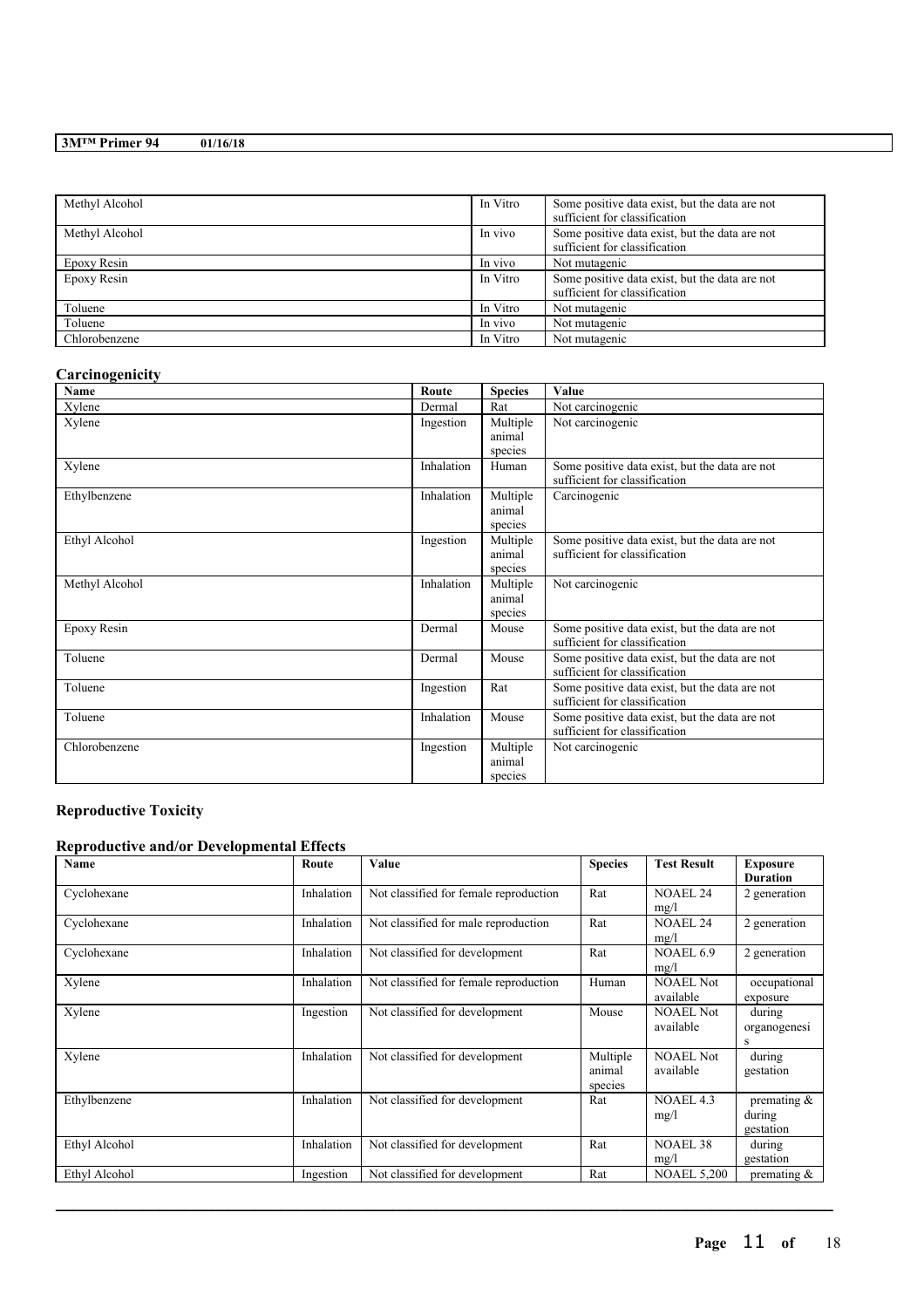|                |            |                                        |                      | mg/kg/day                       | during<br>gestation                    |
|----------------|------------|----------------------------------------|----------------------|---------------------------------|----------------------------------------|
| Methyl Alcohol | Ingestion  | Not classified for male reproduction   | Rat                  | <b>NOAEL 1.600</b><br>mg/kg/day | 21 days                                |
| Methyl Alcohol | Ingestion  | Toxic to development                   | Mouse                | $LOAEL$ 4,000<br>mg/kg/day      | during<br>organogenesi<br>$\mathbf{s}$ |
| Methyl Alcohol | Inhalation | Toxic to development                   | Mouse                | <b>NOAEL 1.3</b><br>mg/l        | during<br>organogenesi<br>S            |
| Epoxy Resin    | Ingestion  | Not classified for female reproduction | Rat                  | <b>NOAEL 750</b><br>mg/kg/day   | 2 generation                           |
| Epoxy Resin    | Ingestion  | Not classified for male reproduction   | Rat                  | <b>NOAEL 750</b><br>mg/kg/day   | 2 generation                           |
| Epoxy Resin    | Dermal     | Not classified for development         | Rabbit               | <b>NOAEL 300</b><br>mg/kg/day   | during<br>organogenesi<br>S            |
| Epoxy Resin    | Ingestion  | Not classified for development         | Rat                  | <b>NOAEL 750</b><br>mg/kg/day   | 2 generation                           |
| Toluene        | Inhalation | Not classified for female reproduction | Human                | NOAEL Not<br>available          | occupational<br>exposure               |
| Toluene        | Inhalation | Not classified for male reproduction   | Rat                  | <b>NOAEL 2.3</b><br>mg/l        | 1 generation                           |
| Toluene        | Ingestion  | Toxic to development                   | $\operatorname{Rat}$ | <b>LOAEL 520</b><br>mg/kg/day   | during<br>gestation                    |
| Toluene        | Inhalation | Toxic to development                   | Human                | NOAEL Not<br>available          | poisoning<br>and/or abuse              |
| Chlorobenzene  | Inhalation | Not classified for female reproduction | Rat                  | <b>NOAEL 2.07</b><br>mg/l       | 2 generation                           |
| Chlorobenzene  | Ingestion  | Not classified for development         | Rat                  | <b>NOAEL 300</b><br>mg/kg/day   | during<br>organogenesi<br>S            |
| Chlorobenzene  | Inhalation | Not classified for development         | Rat                  | <b>NOAEL 2.07</b><br>mg/l       | 2 generation                           |
| Chlorobenzene  | Inhalation | Not classified for male reproduction   | Rat                  | <b>NOAEL 2.07</b><br>mg/l       | 2 generation                           |

### **Lactation**

| $\mathbf{v}$<br>vame    | Route     | Species | 'alue                                                                          |
|-------------------------|-----------|---------|--------------------------------------------------------------------------------|
| $\rightarrow$<br>Aylene | Ingestion | Mouse   | $\sim$<br>lactation<br>effects<br>classified for<br>'s on<br>. or via '<br>Not |

## **Target Organ(s)**

## **Specific Target Organ Toxicity - single exposure**

| <b>Name</b> | Route      | <b>Target Organ(s)</b> | Value                             | <b>Species</b> | <b>Test Result</b> | <b>Exposure</b> |
|-------------|------------|------------------------|-----------------------------------|----------------|--------------------|-----------------|
|             |            |                        |                                   |                |                    | <b>Duration</b> |
| Cyclohexane | Inhalation | central nervous        | May cause drowsiness or           | Human          | <b>NOAEL Not</b>   |                 |
|             |            | system depression      | dizziness                         | and            | available          |                 |
|             |            |                        |                                   | animal         |                    |                 |
| Cyclohexane | Inhalation | respiratory irritation | Some positive data exist, but the | Human          | <b>NOAEL Not</b>   |                 |
|             |            |                        | data are not sufficient for       | and            | available          |                 |
|             |            |                        | classification                    | animal         |                    |                 |
| Cyclohexane | Ingestion  | central nervous        | May cause drowsiness or           | Professio      | <b>NOAEL Not</b>   |                 |
|             |            | system depression      | dizziness                         | nal            | available          |                 |
|             |            |                        |                                   | judgeme        |                    |                 |
|             |            |                        |                                   | nt             |                    |                 |
| Xylene      | Inhalation | auditory system        | Causes damage to organs           | Rat            | LOAEL 6.3          | 8 hours         |
|             |            |                        |                                   |                | mg/l               |                 |
| Xylene      | Inhalation | central nervous        | May cause drowsiness or           | Human          | <b>NOAEL Not</b>   |                 |
|             |            | system depression      | dizziness                         |                | available          |                 |
| Xylene      | Inhalation | respiratory irritation | Some positive data exist, but the | Human          | <b>NOAEL Not</b>   |                 |
|             |            |                        | data are not sufficient for       |                | available          |                 |
|             |            |                        | classification                    |                |                    |                 |
| Xylene      | Inhalation | eves                   | Not classified                    | Rat            | <b>NOAEL 3.5</b>   | not available   |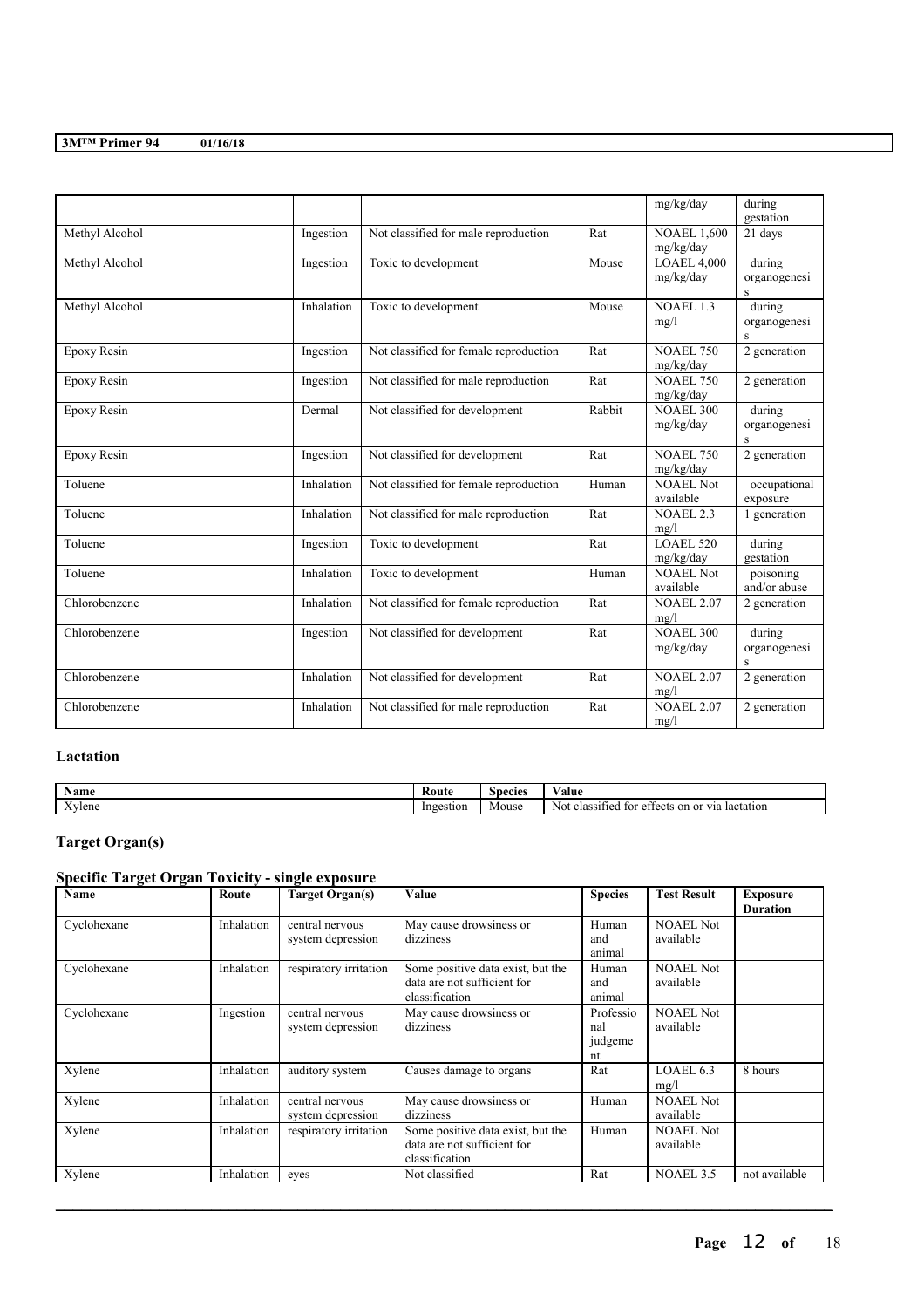|                |            |                                      |                                                                  |                    | mg/l                          |                           |
|----------------|------------|--------------------------------------|------------------------------------------------------------------|--------------------|-------------------------------|---------------------------|
| Xylene         | Inhalation | liver                                | Not classified                                                   | Multiple<br>animal | <b>NOAEL Not</b><br>available |                           |
|                |            |                                      |                                                                  | species            |                               |                           |
| Xylene         | Ingestion  | central nervous                      | May cause drowsiness or                                          | Multiple           | <b>NOAEL Not</b>              |                           |
|                |            | system depression                    | dizziness                                                        | animal             | available                     |                           |
| Xylene         | Ingestion  | eyes                                 | Not classified                                                   | species<br>Rat     | <b>NOAEL 250</b>              | not applicable            |
|                |            |                                      |                                                                  |                    | mg/kg                         |                           |
| Ethylbenzene   | Inhalation | central nervous                      | May cause drowsiness or                                          | Human              | <b>NOAEL Not</b>              |                           |
|                |            | system depression                    | dizziness                                                        |                    | available                     |                           |
| Ethylbenzene   | Inhalation | respiratory irritation               | Some positive data exist, but the                                | Human              | <b>NOAEL Not</b>              |                           |
|                |            |                                      | data are not sufficient for<br>classification                    | and<br>animal      | available                     |                           |
| Ethylbenzene   | Ingestion  | central nervous                      | May cause drowsiness or                                          | Professio          | <b>NOAEL Not</b>              |                           |
|                |            | system depression                    | dizziness                                                        | nal                | available                     |                           |
|                |            |                                      |                                                                  | judgeme            |                               |                           |
|                |            |                                      |                                                                  | nt                 |                               |                           |
| Ethyl Alcohol  | Inhalation | central nervous<br>system depression | May cause drowsiness or<br>dizziness                             | Human              | LOAEL 2.6<br>mg/l             | 30 minutes                |
| Ethyl Alcohol  | Inhalation | respiratory irritation               | Some positive data exist, but the                                | Human              | LOAEL 9.4                     | not available             |
|                |            |                                      | data are not sufficient for                                      |                    | mg/l                          |                           |
|                |            |                                      | classification                                                   |                    |                               |                           |
| Ethyl Alcohol  | Ingestion  | central nervous                      | May cause drowsiness or                                          | Multiple           | NOAEL not                     |                           |
|                |            | system depression                    | dizziness                                                        | animal<br>species  | available                     |                           |
| Ethyl Alcohol  | Ingestion  | kidney and/or                        | Not classified                                                   | Dog                | <b>NOAEL</b>                  |                           |
|                |            | bladder                              |                                                                  |                    | $3,000$ mg/kg                 |                           |
| Ethyl Acetate  | Inhalation | central nervous                      | May cause drowsiness or                                          | Human              | <b>NOAEL Not</b>              |                           |
|                |            | system depression                    | dizziness                                                        |                    | available                     |                           |
| Ethyl Acetate  | Inhalation | respiratory irritation               | Some positive data exist, but the<br>data are not sufficient for | Human              | <b>NOAEL Not</b><br>available |                           |
|                |            |                                      | classification                                                   |                    |                               |                           |
| Ethyl Acetate  | Ingestion  | central nervous                      | May cause drowsiness or                                          | Human              | <b>NOAEL Not</b>              |                           |
|                |            | system depression                    | dizziness                                                        |                    | available                     |                           |
| Methyl Alcohol | Inhalation | blindness                            | Causes damage to organs                                          | Human              | <b>NOAEL Not</b>              | occupational              |
|                | Inhalation | central nervous                      |                                                                  | Human              | available<br><b>NOAEL Not</b> | exposure<br>not available |
| Methyl Alcohol |            | system depression                    | May cause drowsiness or<br>dizziness                             |                    | available                     |                           |
| Methyl Alcohol | Inhalation | respiratory irritation               | Some positive data exist, but the                                | Rat                | <b>NOAEL Not</b>              | 6 hours                   |
|                |            |                                      | data are not sufficient for                                      |                    | available                     |                           |
|                |            |                                      | classification                                                   |                    |                               |                           |
| Methyl Alcohol | Ingestion  | blindness                            | Causes damage to organs                                          | Human              | <b>NOAEL Not</b><br>available | poisoning                 |
| Methyl Alcohol | Ingestion  | central nervous                      | May cause drowsiness or                                          | Human              | <b>NOAEL Not</b>              | and/or abuse<br>poisoning |
|                |            | system depression                    | dizziness                                                        |                    | available                     | and/or abuse              |
| Toluene        | Inhalation | central nervous                      | May cause drowsiness or                                          | Human              | <b>NOAEL Not</b>              |                           |
|                |            | system depression                    | dizziness                                                        |                    | available                     |                           |
| Toluene        | Inhalation | respiratory irritation               | Some positive data exist, but the<br>data are not sufficient for | Human              | <b>NOAEL Not</b><br>available |                           |
|                |            |                                      | classification                                                   |                    |                               |                           |
| Toluene        | Inhalation | immune system                        | Not classified                                                   | Mouse              | <b>NOAEL</b>                  | 3 hours                   |
|                |            |                                      |                                                                  |                    | $0.004$ mg/l                  |                           |
| Toluene        | Ingestion  | central nervous                      | May cause drowsiness or                                          | Human              | <b>NOAEL Not</b>              | poisoning                 |
|                |            | system depression<br>central nervous | dizziness                                                        |                    | available<br><b>NOAEL Not</b> | and/or abuse              |
| Chlorobenzene  | Inhalation | system depression                    | May cause drowsiness or<br>dizziness                             | Human              | available                     |                           |
| Chlorobenzene  | Inhalation | respiratory irritation               | Some positive data exist, but the                                | Human              | <b>NOAEL Not</b>              | occupational              |
|                |            |                                      | data are not sufficient for                                      |                    | available                     | exposure                  |
|                |            |                                      | classification                                                   |                    |                               |                           |

### **Specific Target Organ Toxicity - repeated exposure**

| Name        | Route      | <b>Target Organ(s)</b> | Value          | <b>Species</b> | <b>Test Result</b>     | Exposure<br><b>Duration</b> |
|-------------|------------|------------------------|----------------|----------------|------------------------|-----------------------------|
| Cyclohexane | Inhalation | liver                  | Not classified | Rat            | <b>NOAEL 24</b><br>mg/ | 90 days                     |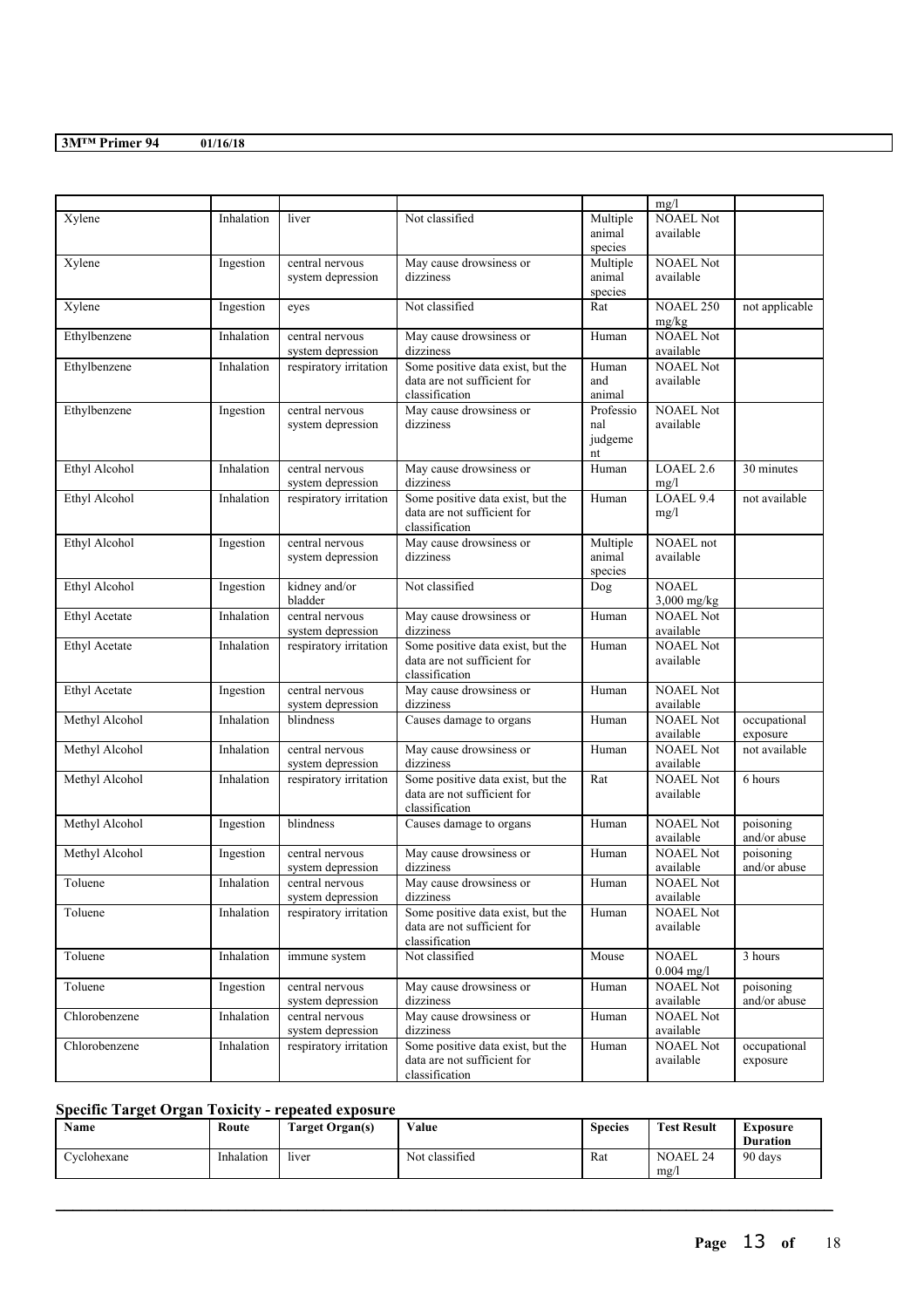| Cyclohexane   | Inhalation | auditory system                                                                                                                                                        | Not classified                                                                     | Rat                           | NOAEL 1.7<br>mg/l                  | 90 days    |
|---------------|------------|------------------------------------------------------------------------------------------------------------------------------------------------------------------------|------------------------------------------------------------------------------------|-------------------------------|------------------------------------|------------|
| Cyclohexane   | Inhalation | kidney and/or<br>bladder                                                                                                                                               | Not classified                                                                     | Rabbit                        | <b>NOAEL 2.7</b><br>mg/l           | 10 weeks   |
| Cyclohexane   | Inhalation | hematopoietic<br>system                                                                                                                                                | Not classified                                                                     | Mouse                         | <b>NOAEL 24</b><br>mg/l            | 14 weeks   |
| Cyclohexane   | Inhalation | peripheral nervous<br>system                                                                                                                                           | Not classified                                                                     | Rat                           | <b>NOAEL 8.6</b><br>mg/l           | 30 weeks   |
| Xylene        | Inhalation | nervous system                                                                                                                                                         | Causes damage to organs through<br>prolonged or repeated exposure                  | Rat                           | LOAEL 0.4<br>mg/l                  | 4 weeks    |
| Xylene        | Inhalation | auditory system                                                                                                                                                        | May cause damage to organs<br>though prolonged or repeated<br>exposure             | Rat                           | LOAEL 7.8<br>mg/l                  | 5 days     |
| Xylene        | Inhalation | liver                                                                                                                                                                  | Not classified                                                                     | Multiple<br>animal<br>species | <b>NOAEL Not</b><br>available      |            |
| Xylene        | Inhalation | heart   endocrine<br>system  <br>hematopoietic<br>system   muscles  <br>kidney and/or<br>bladder   respiratory<br>system                                               | Not classified                                                                     | Multiple<br>animal<br>species | <b>NOAEL 3.5</b><br>mg/l           | 13 weeks   |
| Xylene        | Ingestion  | auditory system                                                                                                                                                        | Not classified                                                                     | Rat                           | <b>NOAEL 900</b><br>mg/kg/day      | 2 weeks    |
| Xylene        | Ingestion  | kidney and/or<br>bladder                                                                                                                                               | Not classified                                                                     | Rat                           | <b>NOAEL</b><br>1,500<br>mg/kg/day | 90 days    |
| Xylene        | Ingestion  | liver                                                                                                                                                                  | Not classified                                                                     | Multiple<br>animal<br>species | <b>NOAEL Not</b><br>available      |            |
| Xylene        | Ingestion  | heart   skin  <br>endocrine system  <br>bone, teeth, nails,<br>and/or hair  <br>hematopoietic<br>system   immune<br>system   nervous<br>system   respiratory<br>system | Not classified                                                                     | Mouse                         | <b>NOAEL</b><br>1,000<br>mg/kg/day | 103 weeks  |
| Ethylbenzene  | Inhalation | kidney and/or<br>bladder                                                                                                                                               | Some positive data exist, but the<br>data are not sufficient for<br>classification | Rat                           | NOAEL 1.1<br>mg/l                  | 2 years    |
| Ethylbenzene  | Inhalation | liver                                                                                                                                                                  | Some positive data exist, but the<br>data are not sufficient for<br>classification | Mouse                         | <b>NOAEL 1.1</b><br>mg/l           | 103 weeks  |
| Ethylbenzene  | Inhalation | hematopoietic<br>system                                                                                                                                                | Not classified                                                                     | Rat                           | <b>NOAEL 3.4</b><br>mg/l           | 28 days    |
| Ethylbenzene  | Inhalation | auditory system                                                                                                                                                        | Not classified                                                                     | Rat                           | <b>NOAEL 2.4</b><br>mg/l           | 5 days     |
| Ethylbenzene  | Inhalation | endocrine system                                                                                                                                                       | Not classified                                                                     | Mouse                         | <b>NOAEL 3.3</b><br>mg/l           | 103 weeks  |
| Ethylbenzene  | Inhalation | bone, teeth, nails,<br>and/or hair  <br>muscles                                                                                                                        | Not classified                                                                     | Multiple<br>animal<br>species | <b>NOAEL 4.2</b><br>mg/l           | 90 days    |
| Ethylbenzene  | Inhalation | heart   immune<br>system   respiratory<br>system                                                                                                                       | Not classified                                                                     | Multiple<br>animal<br>species | NOAEL 3.3<br>mg/l                  | 2 years    |
| Ethylbenzene  | Ingestion  | liver   kidney and/or<br>bladder                                                                                                                                       | Not classified                                                                     | Rat                           | NOAEL 680<br>mg/kg/day             | $6$ months |
| Ethyl Alcohol | Inhalation | liver                                                                                                                                                                  | Some positive data exist, but the<br>data are not sufficient for<br>classification | Rabbit                        | LOAEL 124<br>mg/l                  | 365 days   |
| Ethyl Alcohol | Inhalation | hematopoietic<br>system   immune<br>system                                                                                                                             | Not classified                                                                     | Rat                           | <b>NOAEL 25</b><br>mg/l            | 14 days    |
| Ethyl Alcohol | Ingestion  | liver                                                                                                                                                                  | Some positive data exist, but the                                                  | Rat                           | LOAEL                              | 4 months   |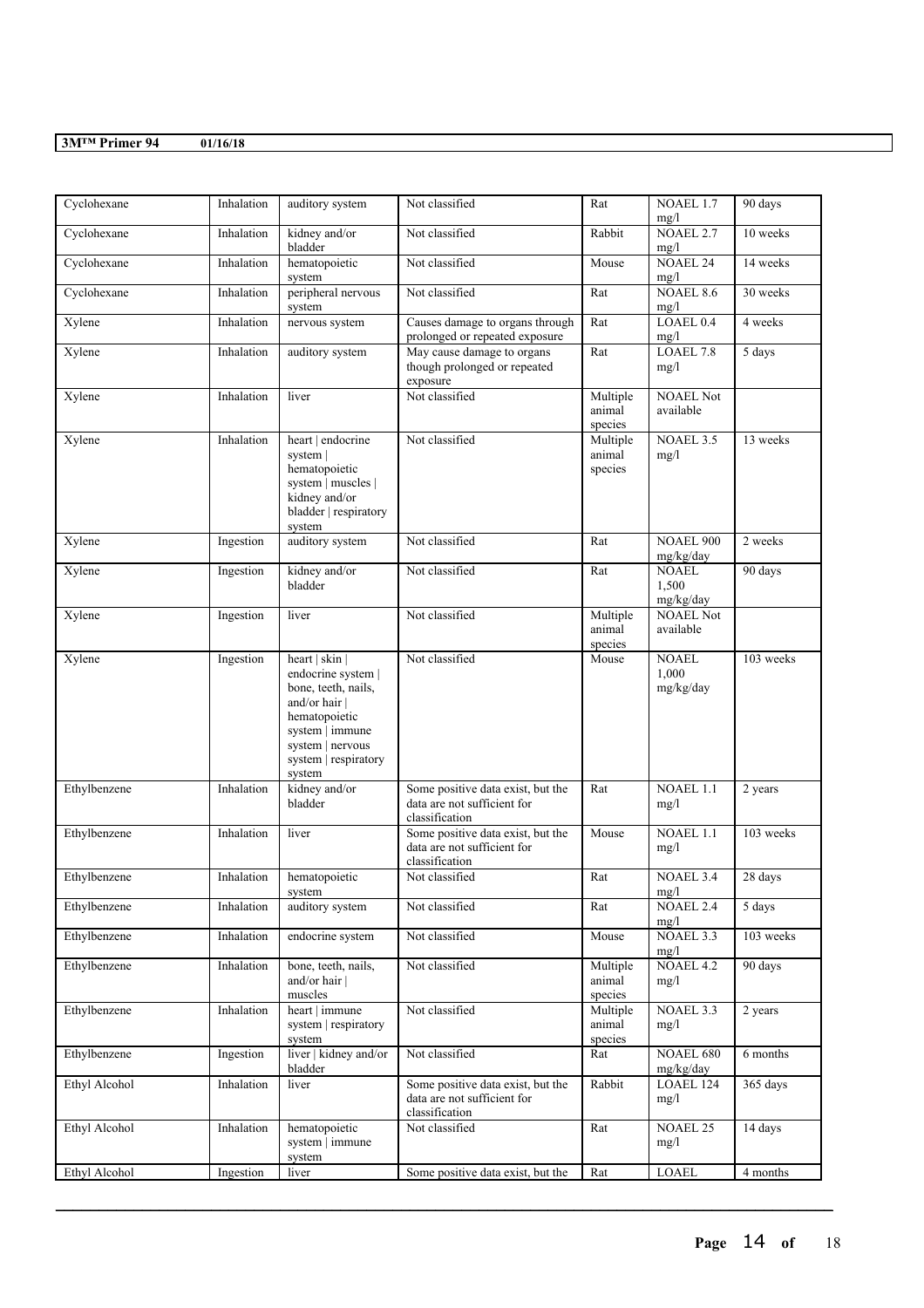|                      |            |                                                                                                                          | data are not sufficient for<br>classification                                      |                               | 8,000<br>mg/kg/day                  |                           |
|----------------------|------------|--------------------------------------------------------------------------------------------------------------------------|------------------------------------------------------------------------------------|-------------------------------|-------------------------------------|---------------------------|
| Ethyl Alcohol        | Ingestion  | kidney and/or<br>bladder                                                                                                 | Not classified                                                                     | Dog                           | <b>NOAEL</b><br>3,000               | 7 days                    |
| <b>Ethyl Acetate</b> | Inhalation | endocrine system  <br>liver   nervous<br>system                                                                          | Not classified                                                                     | Rat                           | mg/kg/day<br>NOAEL.<br>$0.043$ mg/l | 90 days                   |
| Ethyl Acetate        | Inhalation | hematopoietic<br>system                                                                                                  | Not classified                                                                     | Rabbit                        | LOAEL 16<br>mg/l                    | 40 days                   |
| <b>Ethyl Acetate</b> | Ingestion  | hematopoietic<br>system   liver  <br>kidney and/or<br>bladder                                                            | Not classified                                                                     | Rat                           | <b>NOAEL</b><br>3,600<br>mg/kg/day  | 90 days                   |
| Methyl Alcohol       | Inhalation | liver                                                                                                                    | Not classified                                                                     | Rat                           | <b>NOAEL 6.55</b><br>mg/l           | 4 weeks                   |
| Methyl Alcohol       | Inhalation | respiratory system                                                                                                       | Not classified                                                                     | Rat                           | <b>NOAEL 13.1</b><br>mg/l           | 6 weeks                   |
| Methyl Alcohol       | Ingestion  | liver   nervous<br>system                                                                                                | Not classified                                                                     | Rat                           | <b>NOAEL</b><br>2,500<br>mg/kg/day  | 90 days                   |
| <b>Epoxy Resin</b>   | Dermal     | liver                                                                                                                    | Not classified                                                                     | Rat                           | <b>NOAEL</b><br>1,000<br>mg/kg/day  | 2 years                   |
| Epoxy Resin          | Dermal     | nervous system                                                                                                           | Not classified                                                                     | Rat                           | <b>NOAEL</b><br>1,000<br>mg/kg/day  | 13 weeks                  |
| Epoxy Resin          | Ingestion  | auditory system  <br>heart   endocrine<br>system  <br>hematopoietic<br>system liver   eyes  <br>kidney and/or<br>bladder | Not classified                                                                     | Rat                           | <b>NOAEL</b><br>1,000<br>mg/kg/day  | 28 days                   |
| Toluene              | Inhalation | auditory system  <br>nervous system  <br>eyes   olfactory<br>system                                                      | Causes damage to organs through<br>prolonged or repeated exposure                  | Human                         | <b>NOAEL Not</b><br>available       | poisoning<br>and/or abuse |
| Toluene              | Inhalation | respiratory system                                                                                                       | Some positive data exist, but the<br>data are not sufficient for<br>classification | Rat                           | LOAEL 2.3<br>mg/l                   | 15 months                 |
| Toluene              | Inhalation | heart   liver   kidney<br>and/or bladder                                                                                 | Not classified                                                                     | Rat                           | <b>NOAEL 11.3</b><br>mg/l           | 15 weeks                  |
| Toluene              | Inhalation | endocrine system                                                                                                         | Not classified                                                                     | Rat                           | NOAEL 1.1<br>mg/l                   | 4 weeks                   |
| Toluene              | Inhalation | immune system                                                                                                            | Not classified                                                                     | Mouse                         | <b>NOAEL Not</b><br>available       | 20 days                   |
| Toluene              | Inhalation | bone, teeth, nails,<br>and/or hair                                                                                       | Not classified                                                                     | Mouse                         | NOAEL 1.1<br>mg/l                   | 8 weeks                   |
| Toluene              | Inhalation | hematopoietic<br>system   vascular<br>system                                                                             | Not classified                                                                     | Human                         | <b>NOAEL Not</b><br>available       | occupational<br>exposure  |
| Toluene              | Ingestion  | nervous system                                                                                                           | Some positive data exist, but the<br>data are not sufficient for<br>classification | Rat                           | NOAEL 625<br>mg/kg/day              | 13 weeks                  |
| Toluene              | Ingestion  | heart                                                                                                                    | Not classified                                                                     | Rat                           | <b>NOAEL</b><br>2,500<br>mg/kg/day  | 13 weeks                  |
| Toluene              | Ingestion  | liver   kidney and/or<br>bladder                                                                                         | Not classified                                                                     | Multiple<br>animal<br>species | <b>NOAEL</b><br>2,500<br>mg/kg/day  | 13 weeks                  |
| Toluene              | Ingestion  | hematopoietic<br>system                                                                                                  | Not classified                                                                     | Mouse                         | NOAEL 600<br>mg/kg/day              | 14 days                   |
| Toluene              | Ingestion  | endocrine system                                                                                                         | Not classified                                                                     | Mouse                         | NOAEL 105<br>mg/kg/day              | 28 days                   |
| Toluene              | Ingestion  | immune system                                                                                                            | Not classified                                                                     | Mouse                         | NOAEL 105<br>mg/kg/day              | 4 weeks                   |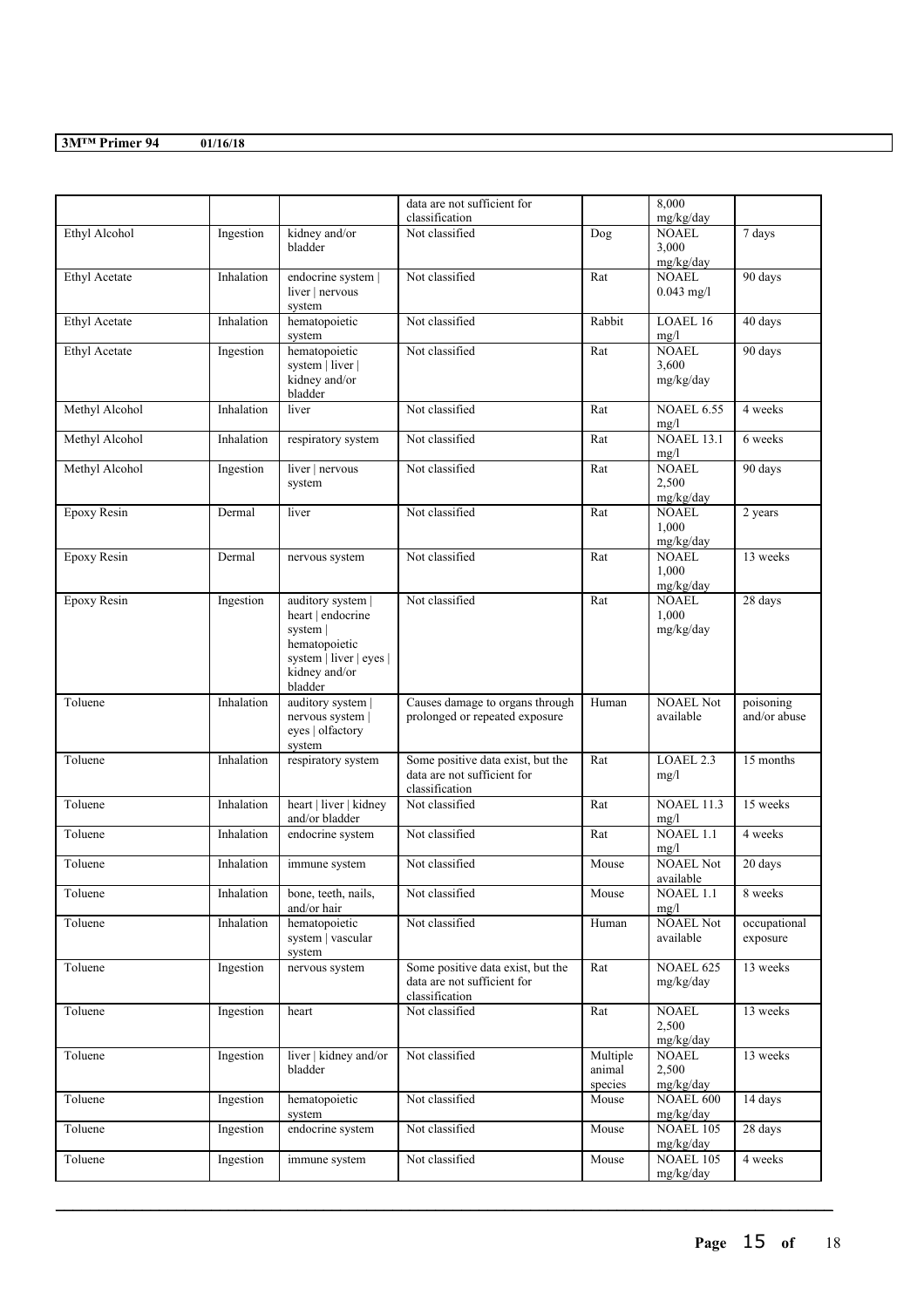| Chlorobenzene | Inhalation | kidney and/or<br>bladder | Some positive data exist, but the<br>data are not sufficient for<br>classification | Rat | LOAEL 0.69<br>mg/l            | 2 generation |
|---------------|------------|--------------------------|------------------------------------------------------------------------------------|-----|-------------------------------|--------------|
| Chlorobenzene | Inhalation | liver                    | Not classified                                                                     | Rat | NOAEL 2.1<br>mg/l             | 2 generation |
| Chlorobenzene | Inhalation | blood                    | Not classified                                                                     | Rat | <b>NOAEL 0.35</b><br>mg/l     | 24 weeks     |
| Chlorobenzene | Ingestion  | bone marrow              | Some positive data exist, but the<br>data are not sufficient for<br>classification | Rat | <b>NOAEL 250</b><br>mg/kg/day | 13 weeks     |
| Chlorobenzene | Ingestion  | liver                    | Some positive data exist, but the<br>data are not sufficient for<br>classification | Rat | <b>NOAEL 188</b><br>mg/kg/day | 192 days     |
| Chlorobenzene | Ingestion  | kidney and/or<br>bladder | Some positive data exist, but the<br>data are not sufficient for<br>classification | Rat | <b>NOAEL 125</b><br>mg/kg/day | 13 weeks     |
| Chlorobenzene | Ingestion  | immune system            | Not classified                                                                     | Rat | <b>NOAEL 750</b><br>mg/kg/day | 13 weeks     |

#### **Aspiration Hazard**

| Name         | Value             |
|--------------|-------------------|
| Cyclohexane  | Aspiration hazard |
| Xylene       | Aspiration hazard |
| Ethylbenzene | Aspiration hazard |
| Toluene      | Aspiration hazard |

Please contact the address or phone number listed on the first page of the SDS for additional toxicological information **on this material and/or its components.**

## **SECTION 12: Ecological information**

#### **Ecotoxicological information**

Please contact the address or phone number listed on the first page of the SDS for additional ecotoxicological information on this material and/or its components.

#### **Chemical fate information**

Please contact the address or phone number listed on the first page of the SDS for additional chemical fate information on this material and/or its components.

## **SECTION 13: Disposal considerations**

#### **13.1. Disposal methods**

Dispose of contents/ container in accordance with the local/regional/national/international regulations.

Incinerate in a permitted waste incineration facility. Combustion products will include halogen acid (HCl/HF/HBr). Facility must be capable of handling halogenated materials. As a disposal alternative, utilize an acceptable permitted waste disposal facility. Empty drums/barrels/containers used for transporting and handling hazardous chemicals (chemical substances/mixtures/preparations classified as Hazardous as per applicable regulations) shall be considered, stored, treated & disposed of as hazardous wastes unless otherwise defined by applicable waste regulations. Consult with the respective regulating authorities to determine the available treatment and disposal facilities.

 $\mathcal{L}_\mathcal{L} = \mathcal{L}_\mathcal{L} = \mathcal{L}_\mathcal{L} = \mathcal{L}_\mathcal{L} = \mathcal{L}_\mathcal{L} = \mathcal{L}_\mathcal{L} = \mathcal{L}_\mathcal{L} = \mathcal{L}_\mathcal{L} = \mathcal{L}_\mathcal{L} = \mathcal{L}_\mathcal{L} = \mathcal{L}_\mathcal{L} = \mathcal{L}_\mathcal{L} = \mathcal{L}_\mathcal{L} = \mathcal{L}_\mathcal{L} = \mathcal{L}_\mathcal{L} = \mathcal{L}_\mathcal{L} = \mathcal{L}_\mathcal{L}$ 

#### **EPA Hazardous Waste Number (RCRA):** D001 (Ignitable)

## **SECTION 14: Transport Information**

For Transport Information, please visit http://3M.com/Transportinfo or call 1-800-364-3577 or 651-737-6501.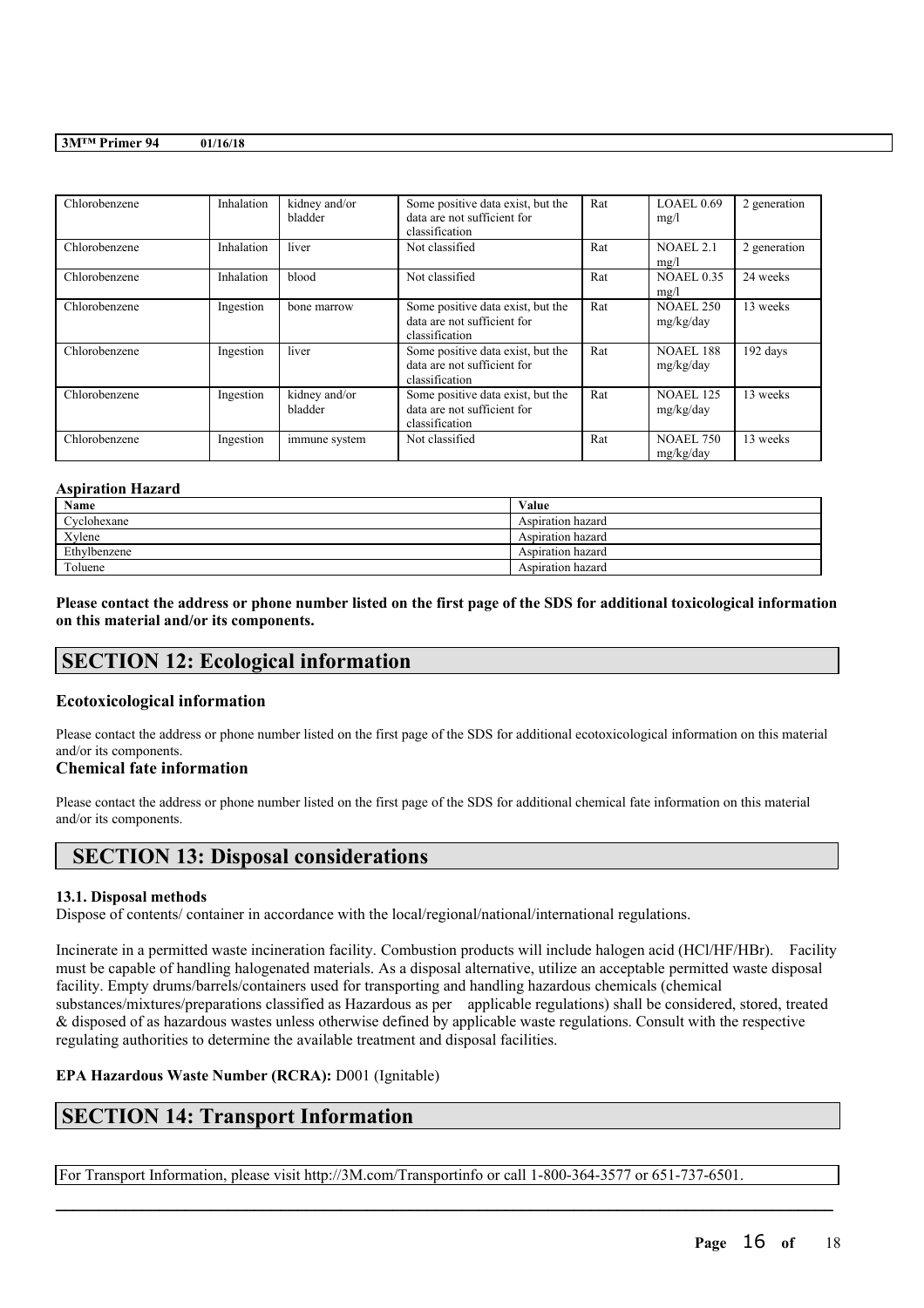## **SECTION 15: Regulatory information**

#### **15.1. US Federal Regulations**

Contact 3M for more information.

#### **EPCRA 311/312 Hazard Classifications:**

**Physical Hazards**

Flammable (gases, aerosols, liquids, or solids)

#### **Health Hazards**

Aspiration Hazard **Carcinogenicity** Reproductive toxicity Respiratory or Skin Sensitization Serious eye damage or eye irritation Specific target organ toxicity (single or repeated exposure)

#### Section 313 Toxic Chemicals subject to the reporting requirements of that section and 40 CFR part 372 (EPCRA):

| <b>Ingredient</b> | C.A.S. No      | $\%$ by Wt             |  |
|-------------------|----------------|------------------------|--|
| Cyclohexane       | 110-82-7       | Trade Secret 30 - 60   |  |
| Xylene            | 1330-20-7      | Trade Secret 20 - 35   |  |
| Ethylbenzene      | $100 - 41 - 4$ | Trade Secret $\leq 11$ |  |

#### **15.2. State Regulations**

Contact 3M for more information.

#### **15.3. Chemical Inventories**

The components of this material are in compliance with the China "Measures on Environmental Management of New Chemical Substance". Certain restrictions may apply. Contact the selling division for additional information.

The components of this product are in compliance with the chemical notification requirements of TSCA.

Contact 3M for more information.

#### **15.4. International Regulations**

Contact 3M for more information.

**This SDS has been prepared to meet the U.S. OSHA Hazard Communication Standard, 29 CFR 1910.1200.**

## **SECTION 16: Other information**

#### **NFPA Hazard Classification**

**Health:** 2 **Flammability:** 3 **Instability:** 0 **Special Hazards:** None

National Fire Protection Association (NFPA) hazard ratings are designed for use by emergency response personnel to address the hazards that are presented by short-term, acute exposure to a material under conditions of fire, spill, or similar emergencies. Hazard ratings are primarily based on the inherent physical and toxic properties of the material but also include the toxic properties of combustion or decomposition products that are known to be generated in significant quantities.